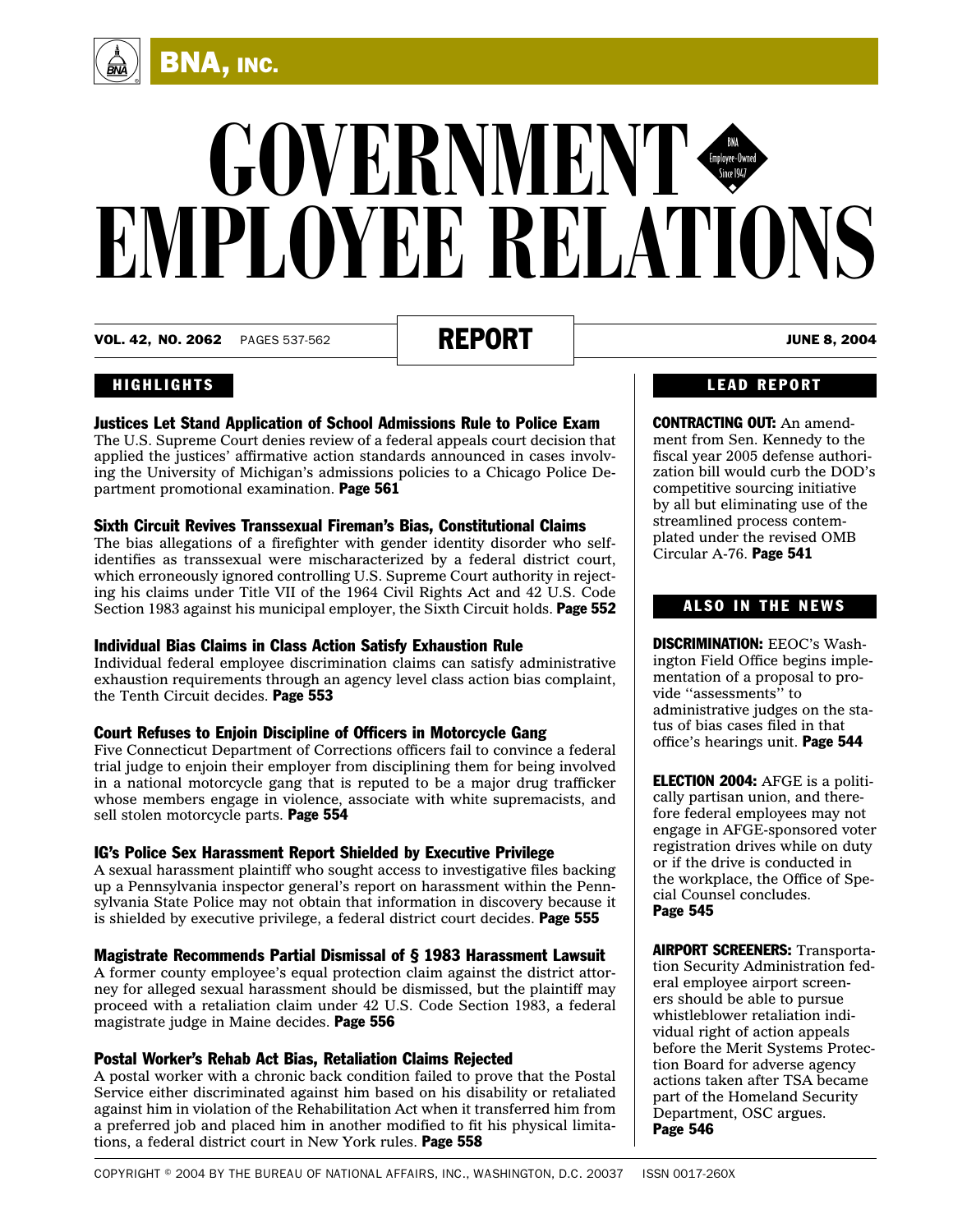

THE BUREAU OF NATIONAL AFFAIRS, INC., 1231 25TH STREET, N.W. WASHINGTON D.C. 20037 (202) 452-4200

PRESIDENT AND CHIEF EXECUTIVE OFFICER

PUBLISHER AND EDITOR-IN-CHIEF

Paul N. Wojcik Gregory C. McCaffery Richard H. Cornfield Deanne E. Neuman EXECUTIVE DIRECTOR **EXECUTIVE EDITOR** 

James F. Fitzpatrick, MANAGING EDITOR Donald G. Aplin, Louis C. LaBrecque, STAFF EDITORS

Marji Cohen, DIRECTOR, INDEXING SERVICES; David B. Noss, INDEXING MANAGER; Robin M. Harley, INDEX EDITOR

#### CORRESPONDENTS

*Albany, N.Y.,* Gerald Silverman; *Atlanta,* Barney Tumey; *Austin,* Kurt Fernandez; *Boston,* Martha W. Kessler, Rick Valliere; *Chicago,* Michael J. Bologna, Thomas Wilder; *Cincinnati,* Bebe Raupe; *Denver,* Tripp Baltz; *Houston,* Susanne Pagano; *Lansing, Mich.,* Sheila Schimpf; *Los Angeles,* Thomas Gilroy; *New York,* Jordan Betz, John Herzfeld; *Philadelphia,* Lorraine McCarthy; *Phoenix,* William Carlile; *Portland, Ore.,* Tom Alkire; *Raleigh, N.C.,* Andrew Ballard; *Sacramento,* Laura Mahoney; *San Francisco,* Joyce Cutler; *Seattle,* Nan Netherton; *St. Louis,* Christopher Brown; *St. Paul,* Mark Wolski; *Tampa,* Drew Douglas; *Chief of Correspondents,* Paul F. Albergo; *Assistant Chief of Correspondents,* Paul Connolly

Correspondence concerning editorial content should be directed to the managing editor.

#### ABOUT BNA

For more than 70 years, BNA has been meeting the information needs of professionals and businesses across a wide range of fields, including:

Business and Finance • Corporate Law • Employment and Labor Law • Environment and Safety • Health Care • Human Resources • Intellectual Property • International Law and Business • Litigation • Taxation

BNA also publishes books, software, and other online services, and offers product training and custom research, as part of BNA's mission to provide comprehensive solutions to customers' information needs.

#### SUBSCRIPTION INFORMATION

To subscribe to this or any BNA publication:

Call Customer Relations at 800-372-1033 or e-mail customercare@bna.com. Visit http://www.bna.com for free trial information.

#### BNA PLUS

For custom research, regulatory and legislative monitoring, copies of documents and court decisions referenced in this report, call toll-free 800-452-7773 nationwide; (202) 452-4323; or e-mail bnaplus@bna.com.

#### BNA BOOKS

BNA Books publishes some of the most respected titles and authors in their legal specialties. Editorial offices are located at 1231 25th St. N.W., Washington, D.C. 20037; telephone: (202) 452-4343; fax: (202) 452-4997, or e-mail books@bna.com. Contact BNA Books customer service offices by telephone at 800- 960-1220 or by fax at (732) 346-1624.

#### TAX MANAGEMENT AND BNA SOFTWARE

BNA Software is a division of Tax Management, Inc., a premier provider of authoritative tax analysis, reference, and notification and home of the ''one-stop-tax-shop.'' Tax Management's services are available in print, on CD-ROM, and on the Web.

Copyright policy: Photocopying selected pages for internal or personal use is permitted if fees are paid to CCC: (978) 750-4800, or www.copyright. com. Fax written reprint requests to (202) 452-4084, or send e-mail to permissions@bna.com. For more information, see www.bna.com/corp/ copyright, or call (202) 452-4471.

GOVERNMENT EMPLOYEE RELATIONS REPORT (ISSN 0017-260X) is published weekly, except for the week of the Fourth of July, Labor Day, and Christmas by The Bureau of National Affairs, Inc., 1231 25th Street, N.W., Washington, D.C. 20037-1197. Periodical postage rates paid at Washington, D.C. POSTMASTER: Send address changes to Government Employee Relations Report, The Bureau of National Affairs, Inc., P.O. Box 40949, Washington, D.C. 20016-0949.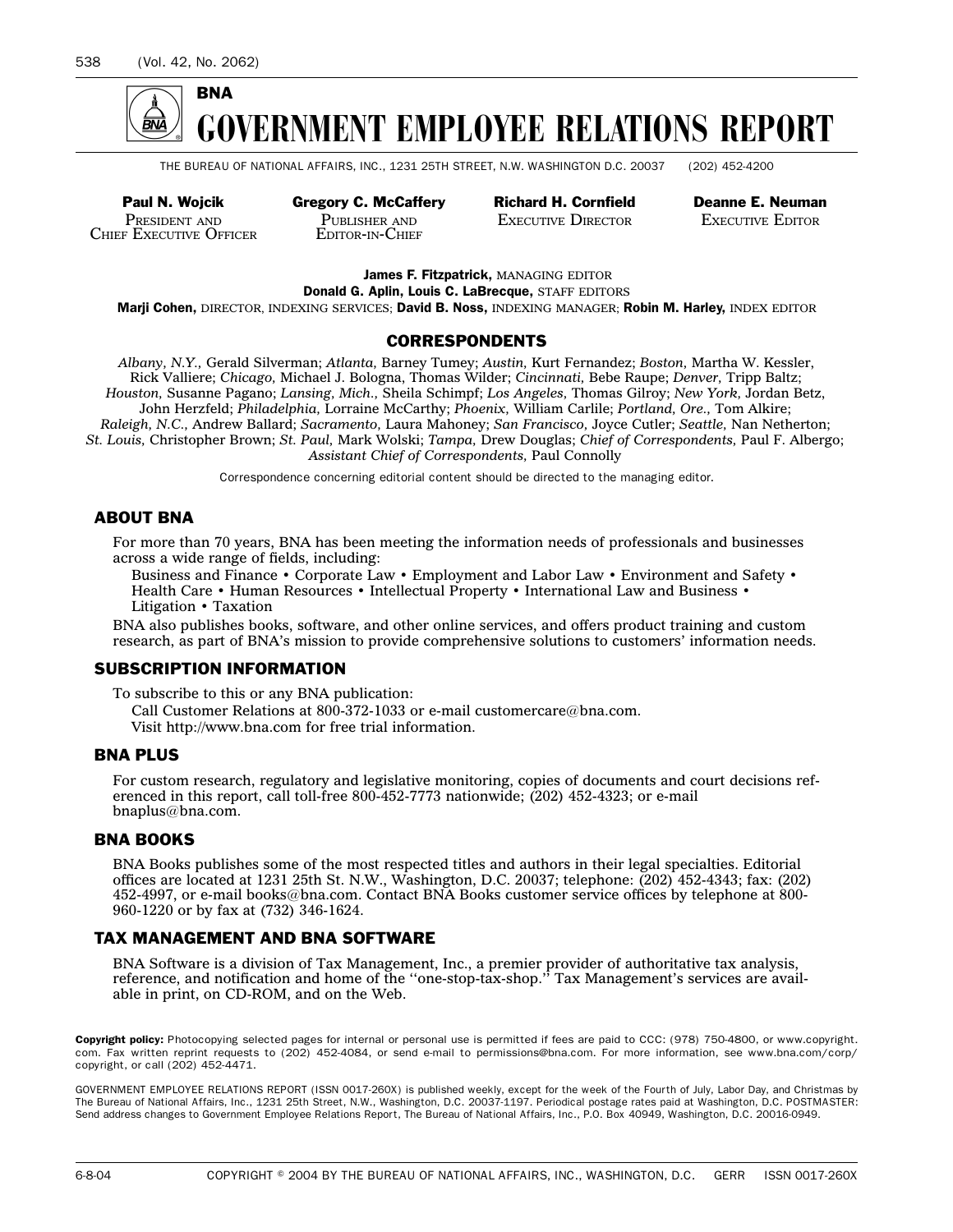## In This Issue

#### Lead Report */ Page 541*

Federal News */ Page 544*

State and Local News */ Page 550*

#### LEAD REPORT: COMPETITIVE SOURCING

| <b>CONTRACTING OUT</b> DOD submits plan for using<br>revised Circular A-76, outlines roles of competitive |  |
|-----------------------------------------------------------------------------------------------------------|--|
| Forest Service officials tell Congress they felt                                                          |  |
| OMB releases third set of FAIR Act lists; 130,000                                                         |  |
| Sen. Kennedy offers amendment to curb DOD<br>competitive sourcing, promote federal workers  541           |  |

#### FEDERAL NEWS

| <b>AIRPORT SCREENERS/WHISTLEBLOWERS</b> Special<br>Counsel argues TSA screeners have whistleblower                 |
|--------------------------------------------------------------------------------------------------------------------|
|                                                                                                                    |
| <b>BENEFITS</b> Legislation to eliminate TSP open seasons<br>passed by Senate Governmental Affairs panel  547      |
| <b>COMPENSATION</b> NAPA seeks governmentwide                                                                      |
| OPM finalizes physicians' comparability allowance                                                                  |
| <b>DISCRIMINATION</b> EEOC implements hearings<br>assessment plan for Washington, D.C., office; AFGE               |
| <b>ELECTION 2004</b> Office of Special Counsel warns<br>AFGE that voter registration violates Hatch Act  545       |
| <b>HIRING</b> HHS to use direct-hire authority for CMS                                                             |
| <b>HUMAN CAPITAL</b> NPS retirees say job vacancies hurt<br>parks; visitor needs being met, Park Service says  548 |
| <b>POSTAL SERVICE</b> Senate Government Affairs<br>Committee unanimously approves postal reform bill  548          |

#### Legal News */ Page 552*

Supreme Court */ Page 561*

#### Electronic Resources */ Page 562*

| TRAVEL BENEFITS DOD revises non-foreign overseas |  |
|--------------------------------------------------|--|
|                                                  |  |

#### STATE AND LOCAL NEWS

| <b>FIRST RESPONDERS</b> House panel approves fiscal<br>2005 DHS budget; less first responder funds than           |
|-------------------------------------------------------------------------------------------------------------------|
| LABOR STATISTICS Census state, local job market                                                                   |
| <b>LAYOFFS</b> Planned job cuts increased in May for<br>second month, Challenger firm reports  550                |
| <b>RETIREMENT PLANS</b> Union can offer and administer<br>plan maintained by governmental employers  550          |
| <b>STATE REGULATORY NEWS</b> Digests of recent                                                                    |
| <b>UNION LEADERSHIP</b> AFT President Feldman will not                                                            |
| <b>LEGAL NEWS</b>                                                                                                 |
| <b>CASE NOTES</b> Digests of recent decisions  560                                                                |
| <b>DISABILITIES DISCRIMINATION</b> Court rejects postal<br>employee's claims of disability bias, retaliation  558 |
| <b>FIRST AMENDMENT</b> Court refuses to enjoin discipline                                                         |
| <b>GENDER DISCRIMINATION/RETALIATION Sixth Circuit</b><br>revives transsexual fireman's sex, retaliation, and     |
| <b>LIABILITY</b> Sheriff's office may be vicariously liable<br>for deputy's on-duty sex attack on citizen  559    |
| <b>PRIVACY</b> IG's report shielded by executive privilege                                                        |

PRIVACY IG's report shielded by executive privilege, not available to plaintiff during discovery ................. [555](#page-18-0)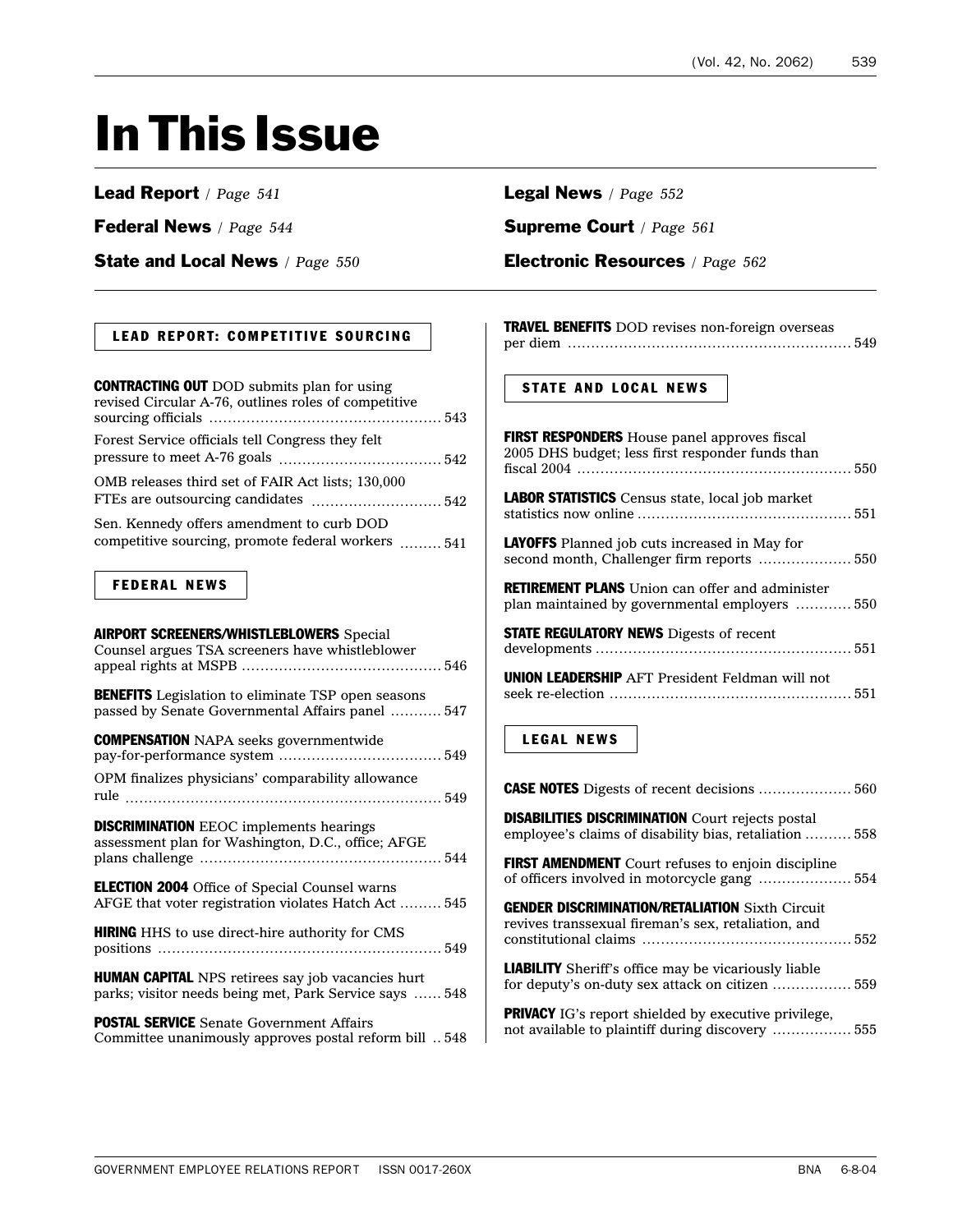#### LEGAL NEWS

*Continued from previous page*

| RACE DISCRIMINATION Postal managers' individual<br>claims restored, but Hispanic class action dismissal |  |
|---------------------------------------------------------------------------------------------------------|--|
| <b>SEXUAL HARASSMENT/RETALIATION Partial dismissal</b>                                                  |  |

of Section 1983 lawsuit advised on harassment, retaliation by district attorney ................................. [556](#page-19-0)

#### SUPREME COURT

AFFIRMATIVE ACTION Justices let stand application of school admissions rule to Chicago police exam ......... [561](#page-24-0)

ORDERS Summary of selected employment case denied review ...................................................... [561](#page-24-0)

#### TABLE OF CASES

| Montgomery v. City of Ardmore (10th Cir.)  560  |  |
|-------------------------------------------------|--|
|                                                 |  |
| Peterson v. North Dakota Univ. Sys. (N.D.)  560 |  |
|                                                 |  |
|                                                 |  |
|                                                 |  |
|                                                 |  |
|                                                 |  |
|                                                 |  |

#### FEDERAL AGENCY TABLE

| Defense Department 541, 542, 543, 545, 549  |  |
|---------------------------------------------|--|
|                                             |  |
| Equal Employment Opportunity Commission 544 |  |
| Federal Aviation Administration  549        |  |
|                                             |  |

| Health and Human Services Department 549          |
|---------------------------------------------------|
| Homeland Security Department  546, 549            |
| Housing and Urban Development Department  542     |
|                                                   |
| Internal Revenue Service  542, 549                |
|                                                   |
| National Aeronautics and Space Administration 542 |
|                                                   |
| Office of Management and Budget  542              |
|                                                   |
|                                                   |
|                                                   |
| Transportation Security Administration  546       |
|                                                   |
|                                                   |
|                                                   |

#### STATE TABLE

#### UNIONS

| American Federation of Gov't Employees 544, 545, 546 |  |
|------------------------------------------------------|--|
| American Federation of Teachers  551                 |  |

#### Agencies to Be Closed Friday

As a mark of respect for former President Reagan, who died June 5, President Bush has issued an executive order stating that all federal agencies and departments will be closed June 11, except as necessary for reasons of national security or for other essential public business.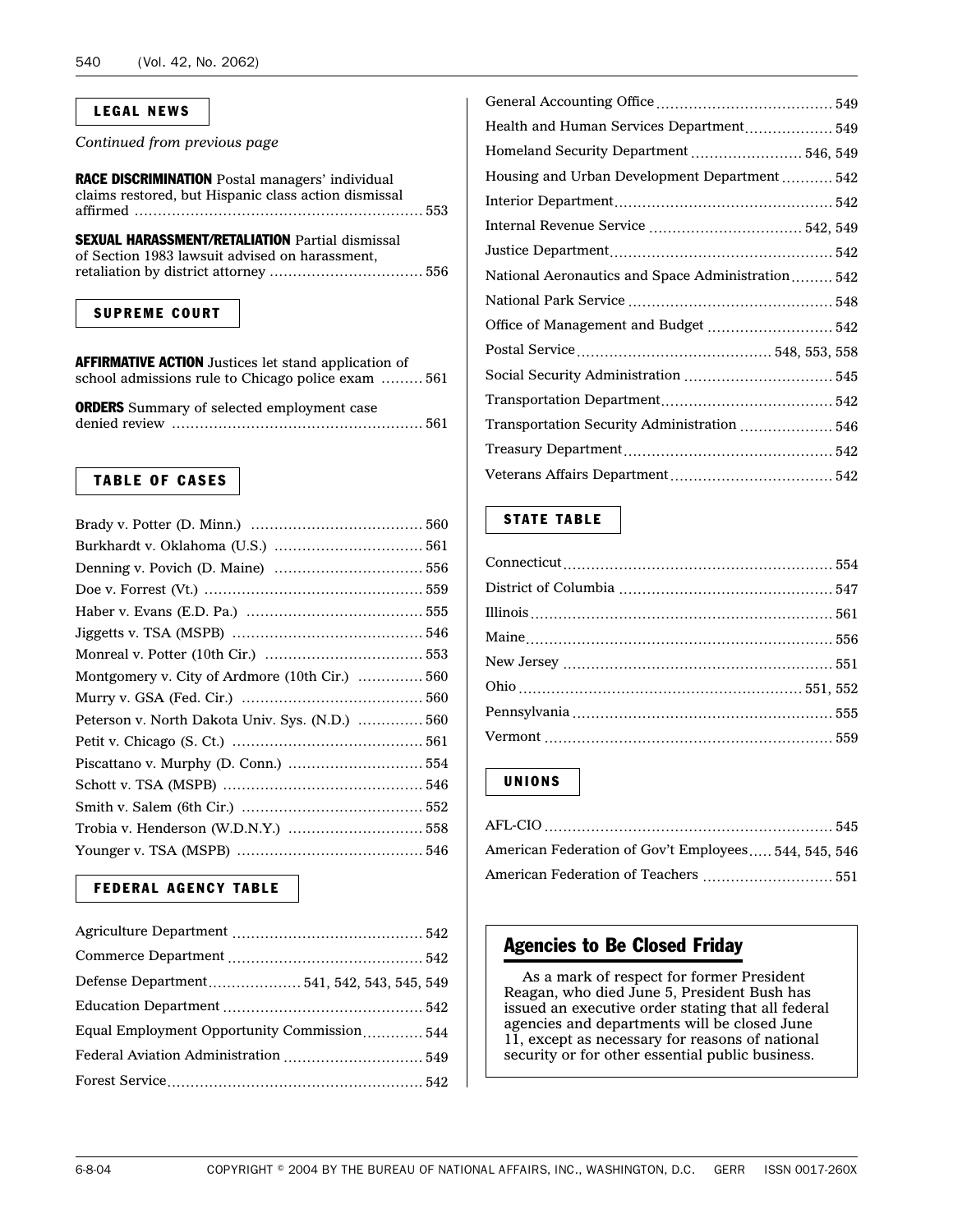# <span id="page-4-0"></span>ead Report Competitive Sourcing

#### *Contracting Out*

#### Sen. Kennedy Offers Amendment to Curb DOD Competitive Sourcing, Promote Fed Workers

en. Edward Kennedy (D-Mass.) June 2 offered an amendment to the fiscal year 2005 defense authorization bill (S. 2400) that would curb the Defense Department's competitive sourcing initiative by all but eliminating use of the streamlined process contemplated under the revised Office of Management and Budget Circular A-76.

The Kennedy amendment would:

 $\blacksquare$  require a public-private competition under the revised circular before outsourcing for any DOD function performed by 10 or more civilian employees, including a most efficient organization plan;

require the private sector to beat the government's bid by 10 percent, or \$10 million, whichever is less;

 $\blacksquare$  prevent contractors from scaling back or not offering health benefits to become more cost-competitive, so that comparative savings resulting from ''inferior'' health benefits would not count toward the cost difference of the bids; and

 $\blacksquare$  prohibit DOD from modifying, reworking, updating, or otherwise changing a function so that it is technically performed by fewer than 10 workers so as to meet streamlined conversion rules.

The Kennedy amendment (No. 3257) was cosponsored by Sen. Saxby Chambliss (R-Ga.).

The Senate is expected to continue consideration of its defense authorization bill into the week of June 7.

Differences Could Skirt Veto Threat. In a move that could avert a presidential veto, the Kennedy amendment parallels successfully added legislation authored by Rep. Jim Langevin (D-R.I.) for the House version of the defense authorization bill (H.R. 4200) except for two key provisions. The House passed its version May 20.

Unlike Langevin's provisions, Kennedy's amendment would not require DOD to ''in-source'' jobs. While Langevin's amendment would establish a pilot program to run in FY 2005 and FY 2006 that would subject DOD contractor employees to public-private competitions equal to roughly one-tenth of the civilian employees subjected to competitions, as well as equal to one-tenth the value of DOD's spending on new work, Kennedy's amendment does not.

The Bush administration, in a statement of administration policy (SAP) issued by OMB, May 19 declared its opposition to any final defense measure that limits DOD's competitive sourcing flexibility (42 GERR 492, 5/25/04).

''Arbitrary quotas concerning commercial work to be performed by federal employees would undermine the department's ability to redirect its manpower to military activities, likely require the redeployment of uniformed personnel from critical in-theatre operations to noncore support activities, increase operating costs, and sacrifice billions of dollars in potential cost savings,'' the SAP said.

The White House threatened to veto the bill if it contained a provision similar to Langevin's language that would require DOD employees to compete for a certain percentage of work now performed by private contractors. Kennedy's amendment does not include that provision.

Kennedy's amendment also does not include a nonbinding ''sense of Congress'' statement, as Langevin's does, stating that both DOD civilian and contractor employees should enjoy ''comparable treatment'' throughout the competition, including access to relevant data and legal standing before the General Accounting Office and the U.S. Court of Federal Claims, as Langevin's language did in the House.

Instead, Kennedy's amendment would require the defense secretary to ''prescribe and enforce guidelines'' for ensuring that federal employees can compete under Circular A-76 ''on a regular basis for work that is performed under Department of Defense contracts and could be performed by federal government employees.'' Furthermore, the secretary's guidelines would give ''special consideration'' to contracts that:

n have been performed by federal employees at any time on or after Oct. 1, 1980;

 $\blacksquare$  are associated with the performance of inherently governmental functions;

vere not awarded on a competitive basis; or

net have been determined by a contracting officer to be poorly performed due to excessive costs or inferior quality.

Several trade associations in May declared their opposition to Langevin's amendment in the House. Alan Chvotkin, senior vice president and counsel at the Professional Services Council, told BNA June 3 that PSC would actively oppose the Kennedy amendment.

On the other hand, federal employee unions have endorsed the efforts to limit DOD's competitive sourcing work.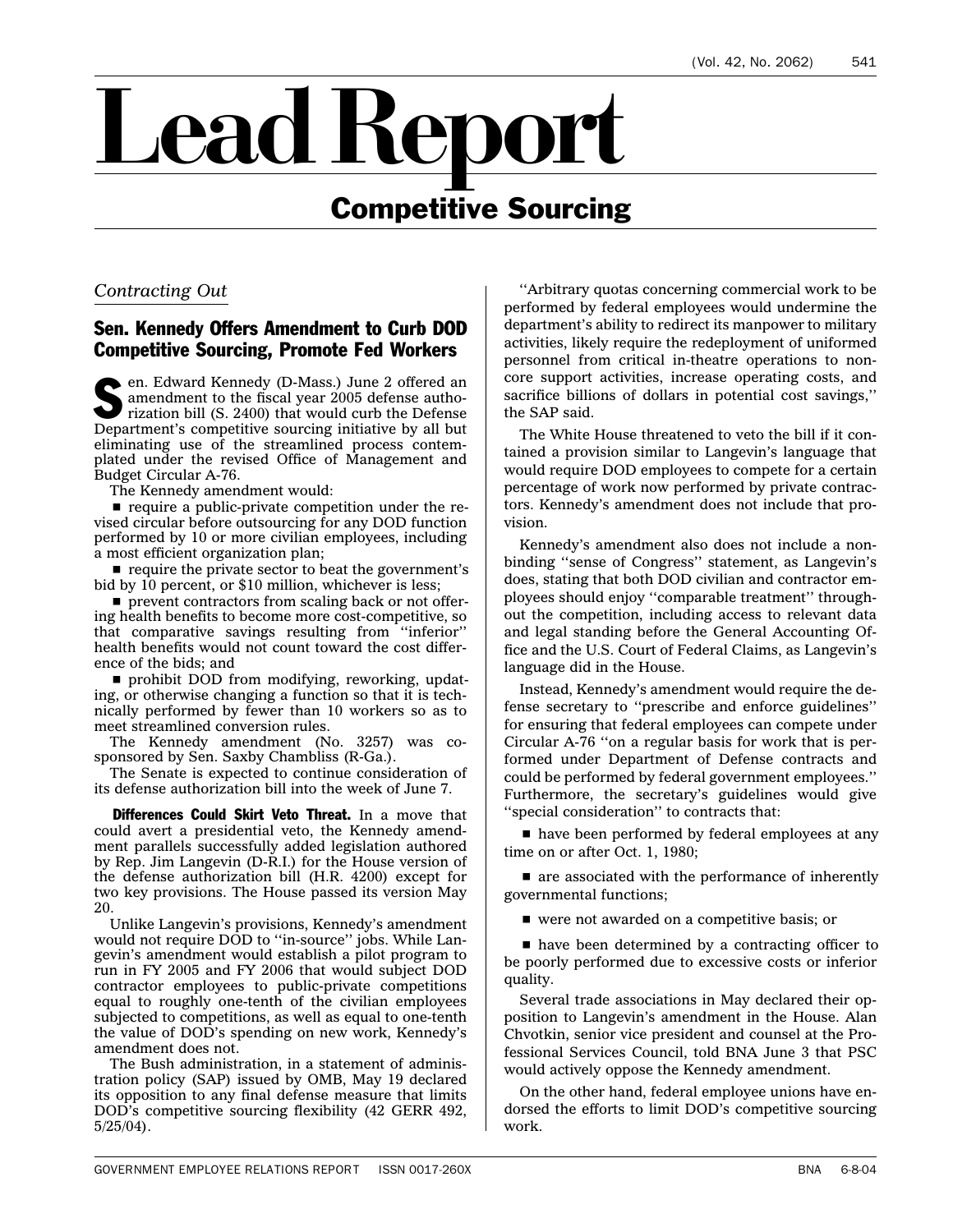#### <span id="page-5-0"></span>*Contracting Out*

#### OMB Releases Third Set of FAIR Act Lists; 130,000 FTEs Are Outsourcing Candidates

D oughly 130,000 full-time equivalents in 36 federal departments and agencies could be subject to public-private job competitions, according to the third set of federal agency commercial activities inventories for fiscal year 2003, which was released by the Office of Management and Budget May 27 (69 Fed. Reg. 30341, 5/27/04).

Out of a combined total of 565,791 FTEs in the 36 agencies, 291,126 FTEs, or 51.5 percent, were listed as being ''commercial'' in nature—and thus possibly subject to outsourcing competitions—and another 274,664 FTEs, or 48.5 percent, were listed as being ''inherently governmental.''

Of the 291,126 FTE activities listed as commercial, 161,278, or 55.4 percent, fall into one or more categories exempt from public-private competition under OMB Circular A-76. That leaves 129,848 commercial FTEs, or 44.6 percent, as potential candidates for competitive sourcing under the circular.

The departments of Agriculture, Commerce, Education, Justice, Treasury (excluding the Internal Revenue Service), and Veterans Affairs were among the agencies included in the third release of FY 2003 inventories.

DOD, Other Agencies Included in First Two Lists. The Defense Department, which leads the federal government in competitive sourcing studies to date, was included in the second FAIR Act release, which was announced Jan. 23 (42 GERR 76, 1/27/04). DOD listed 420,961 positions engaged in commercial activities, of which 207,652 FTE positions were not exempt from competition (42 GERR 76, 1/27/04).

The first set of FY 2003 inventories covered 37 agencies, including the Housing and Urban Development Department, Interior Department, Transportation Department, the National Aeronautics and Space Administration, OMB, and various boards and commissions, was released Nov. 21, 2003 (41 GERR 1163, 11/25/03).

The annual inventories, required under the Federal Activities Inventory Reform Act of 1998 (Pub. L. No. 105-270), list both activities that are not inherently governmental, which are thus potential candidates for contracting out, and those that are inherently governmental, and thus not appropriate for private sector performance.

*The Web sites for the inventories included in the third release are identified in the OMB Federal Register announcement. The Federal Register is available online at http://www.gpoaccess.gov/fr/index.html.*

#### *Contracting Out*

#### Forest Service Officials Tell Congress They Felt Pressure to Meet A-76 Goals

**The orest Service officials responsible for carrying out** the Bush administration's competitive sourcing initiative at the agency told congressional investigators that they felt pressure to meet contracting-out goals, so they picked ''easy'' public-private competitions—though not the most fruitful—to study, according to a March report for the House Appropriations Committee.

For fiscal years 2002 and 2003 combined, the Forest Service estimated spending approximately \$23.6 million on competitive sourcing studies. But the agency plans to report to Congress annual savings of just \$5 million from those competitions.

The Forest Service initiated 171 studies in the two fiscal years combined, involving 3,694 full-time equivalent (FTE) positions, and has completed 169 studies as of February 2004. The agency won 161, or 95 percent, of the competitions.

Historically, the federal government has won about half of such competitions, according to Office of Management and Budget data.

The Forest Service May 27 was in the midst of forming a formal response to the committee report but would not comment immediately, an agency spokeswoman said.

The congressional report, prepared by the committee's surveys and investigations staff, came in response to a Sept. 5, 2003, committee directive for an investigation of the Forest Service's competitive sourcing performance.

'Nobody Could Beat Us,' Official Said. A congressional analysis of the 169 completed studies revealed several key factors that contributed to the ''unusually'' high percentage of Forest Service "wins," including:

(1) Forest Service decisions to conduct maintenance studies of small numbers of FTEs; and

(2) Forest Service and OMB methodologies for calculating estimated agency and private sector costs.

More than 46 percent of the 169 completed studies, or 78 studies, involved 3 FTEs or fewer, 36 of which involved only a fraction of an FTE. Forest Service officials acknowledged to congressional investigators that studying such small numbers contributed to ''unrealistic'' competitions and made it unlikely that private sector providers would submit bids.

According to the committee report, a senior Forest Service official did not believe there was any malice or forethought in conducting such small studies but noted, ''by slicing and bundling the way we did, nobody could beat us.''

The Forest Service expects a loss of no more than 75 FTEs resulting from the 169 studies. To date, 16 FTEs have been eliminated in maintenance activities.

Furthermore, congressional investigators said, the bulk of the reported savings, \$4.6 million, is derived from contracting with a single, unidentified contractor to provide the End User Support Center help desk services, a single point of contact for computer and software-related problems. Contracting out the helpdesk function, however, did not result in the elimination of any FTEs as employees performing help-desk functions continue to perform other IT duties.

Private Sector Complaint. The acknowledgment mirrors charges by trade associations that have complained that since OMB revised its Circular A-76 a year ago, many public-private competitions across the government have not been conducted in the expressed spirit of the administration's initiative.

''The officials reported feeling under pressure to meet agency FTE targets and, therefore, selected activities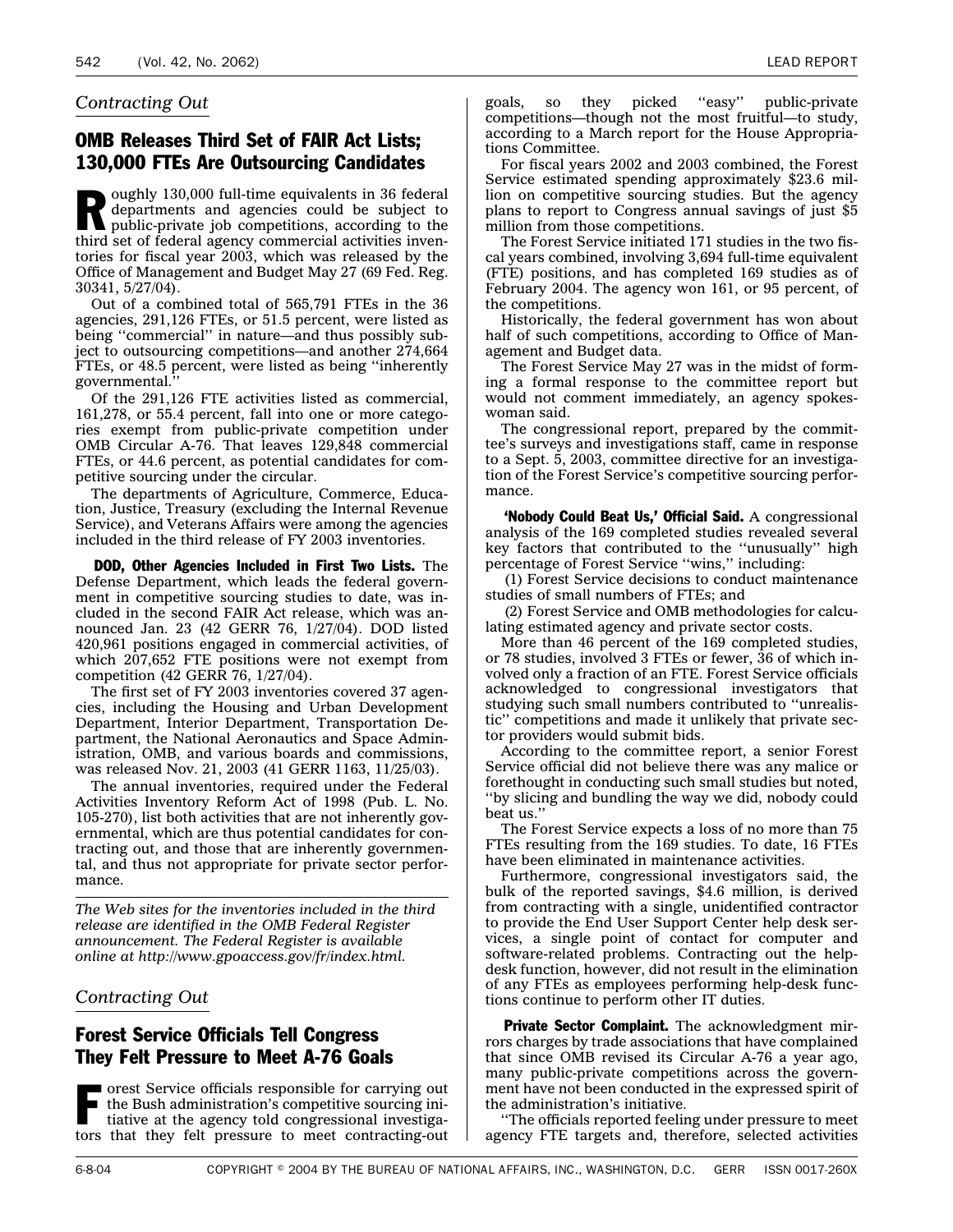<span id="page-6-0"></span>they believed would allow the Forest Service to meet goals, be easy to study, and generate studies that could be completed within the year,'' congressional investigators reported.

They did not note who ostensibly applied pressure on the Forest Officials officials.

But the report also highlighted details related to a May 25 OMB report on competitive sourcing where the Agriculture Department's performance raised the ire of OMB officials (42 GERR 517, 6/1/04).

The OMB report found that USDA lost a net of \$3.6 million for completed competitions during FY 2003 and the first quarter of FY 2004, or \$5,000 per FTE in standard studies and \$1,000 in streamlined studies. The Interior Department, uniquely, could not or did not provide sufficient data to calculate for comparison per FTE, although it claimed to save a total of \$3.2 million.

An OMB official told BNA May 21 that OMB Deputy Director for Management Clay Johnson ''hit the roof'' when he saw the Agriculture and Interior results. Secretary-level discussions over those departments' competitive sourcing efforts are expected, the official said.

''The deck is being stacked against private companies,'' said Chris Jahn, president of Contract Services Association of America, in response to the May 25 OMB report. ''At some point, if these competitions continue to be drastically one-sided, the private sector will stop playing. The taxpayer will be the loser in the long run,'' he said.

*The House Appropriations Committee report is available at [http://appropriations.house.gov/\\_files/](http://appropriations.house.gov/_files/ForestServiceCompSourcingReport.pdf) [ForestServiceCompSourcingReport.pdf.](http://appropriations.house.gov/_files/ForestServiceCompSourcingReport.pdf)*

#### *Contracting Out*

#### DOD Submits Plan for Using Revised Circular, Outlines Role of Competitive Sourcing Official

T he Defense Department has assured Congress that it is endeavoring to improve the data it collects on the costs and quality of work contracted out and retained in-house as a result of the competitive sourcing process conducted under the revised version of Office of Management and Budget Circular A-76.

In a report submitted to Congress in February but not publicly released, DOD admitted that it is difficult to assess quality. ''As a practical matter, quality is not easily quantifiable,'' DOD said. ''Currently, we cannot gauge quality from the quantitative data that we use to track hundreds of commercial activities in the [Commercial

Activities Management Information System] data base.''

However, DOD said it has periodically reviewed quality of performance based on a sample of public-private competitions. It cited a February 2001 report by the Alexandria, Va.-based Center for Naval Analysis, a nonprofit consulting firm, which said that the quality of performance improved or remained the same as a result of such competitions.

Section 335 of the fiscal year 2004 defense authorization act (Pub. L. No. 108-136), allows DOD to delay implementation of the revised Circular A-76 issued May 29, 2003, until 45 days after it provides a report to Congress on ''the effects of the revisions.'' The report DOD sent to Congress in February was sent in response to this requirement.

Although no one contacted by BNA was able to pinpoint the date on which the report was sent, all agreed that the required 45 days have passed, and that DOD is now preparing to conduct public-private competitions under the terms of the revised circular.

**Duties of CSOs, CCSOs.** Separately, Deputy Under Secretary of Defense for Installations and Environment Raymond DuBois, in a March 29 internal memorandum, outlined the responsibilities of DOD competitive sourcing officials (CSOs) and Component CSOs (CCSOs). Circular A-76 requires each agency to have a CSO to be responsible for implementing the agency's competitive sourcing efforts.

''Clear, transparent, and consistently applied policies and procedures are the essential elements of successful public-private competitions,'' DuBois said in his internal memo, a copy of which was obtained by BNA. ''CCSOs must ensure that their Components conduct fair and efficient public-private competitions without bias for any preferred outcome or preferential treatment of any source (private sector, government personnel, or other agencies).''

On Sept. 12, 2003, Defense Secretary Donald Rumsfeld appointed DuBois as DOD's CSO. DuBois in turn designated CSOs for each of the military departments and defense agencies.

The CSOs' roles are spelled out in Circular A-76. For example, the CSO is responsible for the appointment of competition officials; submitting requests to OMB to deviate from the circular; approving the cancellation of any A-76 competition once a competition has been publicly announced; approving time limit waivers and competition time extensions; approving the use of the trade-off process if it is not already allowable under the circular; and communicating with OMB.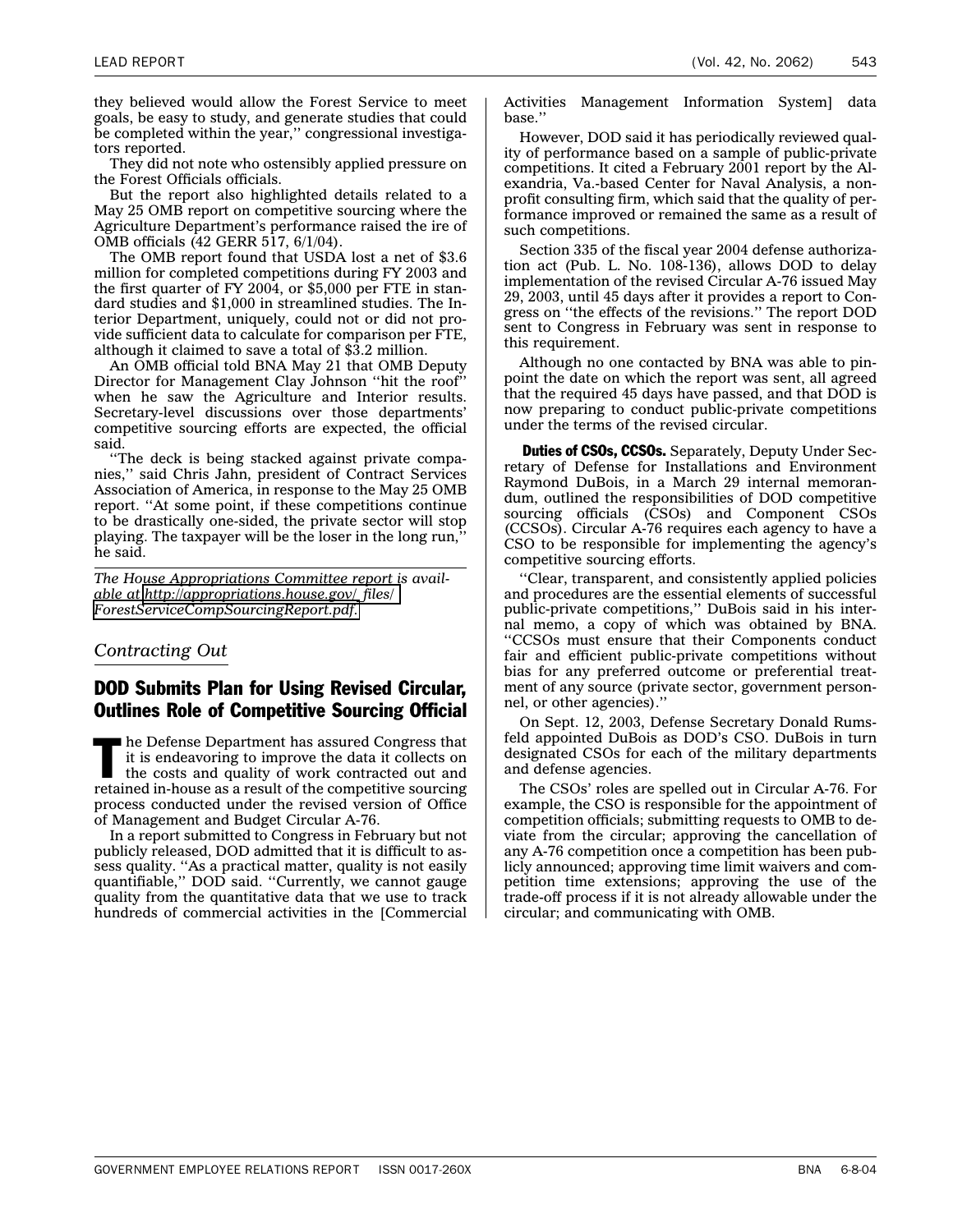<span id="page-7-0"></span>

#### *Discrimination*

#### EEOC Implements Hearings Assessment Plan For Washington Office; AFGE Plans Challenge

T he Equal Employment Opportunity Commission's Washington Field Office (WFO), which has jurisdiction over the District of Columbia and Northern Virginia, effective June 1 began implementation of a proposal to provide ''assessments'' to administrative judges on the status of cases filed in that office's hearings unit.

The aim of the new WFO Hearings Case Assessment Program, according to a May 27 memorandum to the hearings staff from WFO Acting Director Dana R. Hutter, ''is to give WFO Administrative Judges . . . additional tools for efficient and high quality processing of federal sector cases, thus providing better service to both Complainants and Agencies.''

But the WFO initiative likely will be facing a challenge from the American Federation of Government Employees, which is asserting that the plan improperly limits the authority of EEOC administrative judges represented by the union.

Andrea Brooks, director of the Women's and Fair Practices departments at AFGE, told BNA June 3 that the union is currently collecting evidence and hopes during the week of June 7 to file an unfair labor practice complaint against the EEOC with the Federal Labor Relations Authority. In the complaint, the union will assert that the WFO has implemented a substantive work change without bargaining with its employee union, AFGE Local 3614, she said.

AFGE also believes that the change adversely affects federal employees in general because it will abridge federal workers' EEOC hearing rights, Brooks said.

**'Red,' 'Yellow,' and 'Green' Cases.** The May 27 memo from Hutter stated that effective June 1 all WFO cases will be assessed by a case reviewer and designated as falling into one of three categories—"green" for traditional processing, ''yellow'' for summary judgment, and "red" for dismissal.

Red cases are those in which the claim or claims are appropriate for dismissal for failure to satisfy threshold procedural requirements, the memo explained. Yellow cases will be scheduled for summary judgment briefing. If, after briefing, it appears that the cases are not appropriate for summary judgment, they will be processed accordingly. Green cases are those that do not fall under the red or yellow categories, the memo said.

For red cases, it said, notices of proposed dismissal will be issued, and the cases will be assigned to an AJ. For yellow cases, notices of proposed summary judgment will be issued requiring consecutive responses from the parties (agency's motion followed by complainant's response), and the cases will be assigned to an AJ for adoption of the agency response, if appropriate. Green cases will be assigned to an AJ and referred to a clerk for an acknowledgment order, according to the memo.

''Administrative Judges will issue decisions in Red and Yellow cases within 15 days of the expiration of the deadline for the parties to submit all responses to issued Notices,'' the memo said.

**Consistency With Existing Rules.** Case reviewers will work under the guidance and direction of supervisory administrative judges and the WFO director, with all case assessments reviewed and approved by SAJs, the memo said.

However, it added that ''Administrative Judges will continue to exercise their discretion and judgment in issuing decisions.''

''[N]othing in the program should be understood as requiring anything other than consistency with EEOC Regulations, Management Directive 110, and EEOC Case Law, including *Petty v. Defense Security Service*, Appeal No. 01A24206 (July 11, 2003); and *Murphy v. Army*, Appeal No. 01A04099 (July 11, 2003),'' the memo said. ''In particular, Yellow cases are initially to be briefed and, if appropriate, decided on summary judgment before the parties engage in discovery. However, in considering the parties' summary judgment submissions, AJ's must allow the parties discovery before issuing a decision if the AJ determines that discovery is necessary to a fair adjudication of the Complaint.''

WFO Says AJs Retain Discretion. WFO Acting Director Dana R. Hutter told BNA June 1 that the memo, compared to a draft proposal issued March 25 (42 GERR 343, 4/13/04), emphasizes that EEOC AJs' discretion to decide cases will not be affected by the hearings assessment program.

That was never the intent of the proposal, Hutter said. AJs who disagree with case reviewer recommendations are free to ask for additional discovery, he said.

''In our judgment, some cases need no discovery or only limited discovery,'' he said. These cases under the new system will be placed on a summary judgment track in which the parties are asked to submit briefs arguing either in favor of or against summary judgment , Hutter said.

Previously, he said, all cases were placed on the same track regardless of whether they were simple or complex.

As for the assertion that the AJs' independence will be affected by the change, Hutter responded that ''AJs have always worked under supervision. Nothing's different now.''

Hutter said he met with the AJs' union representatives to discuss the changes before implementing them, and that he believes this fulfilled his obligation to meet with the union over the change, which the WFO considers to be procedural rather than substantive.

According to Hutter, the change was designed to help the WFO process its case load more efficiently and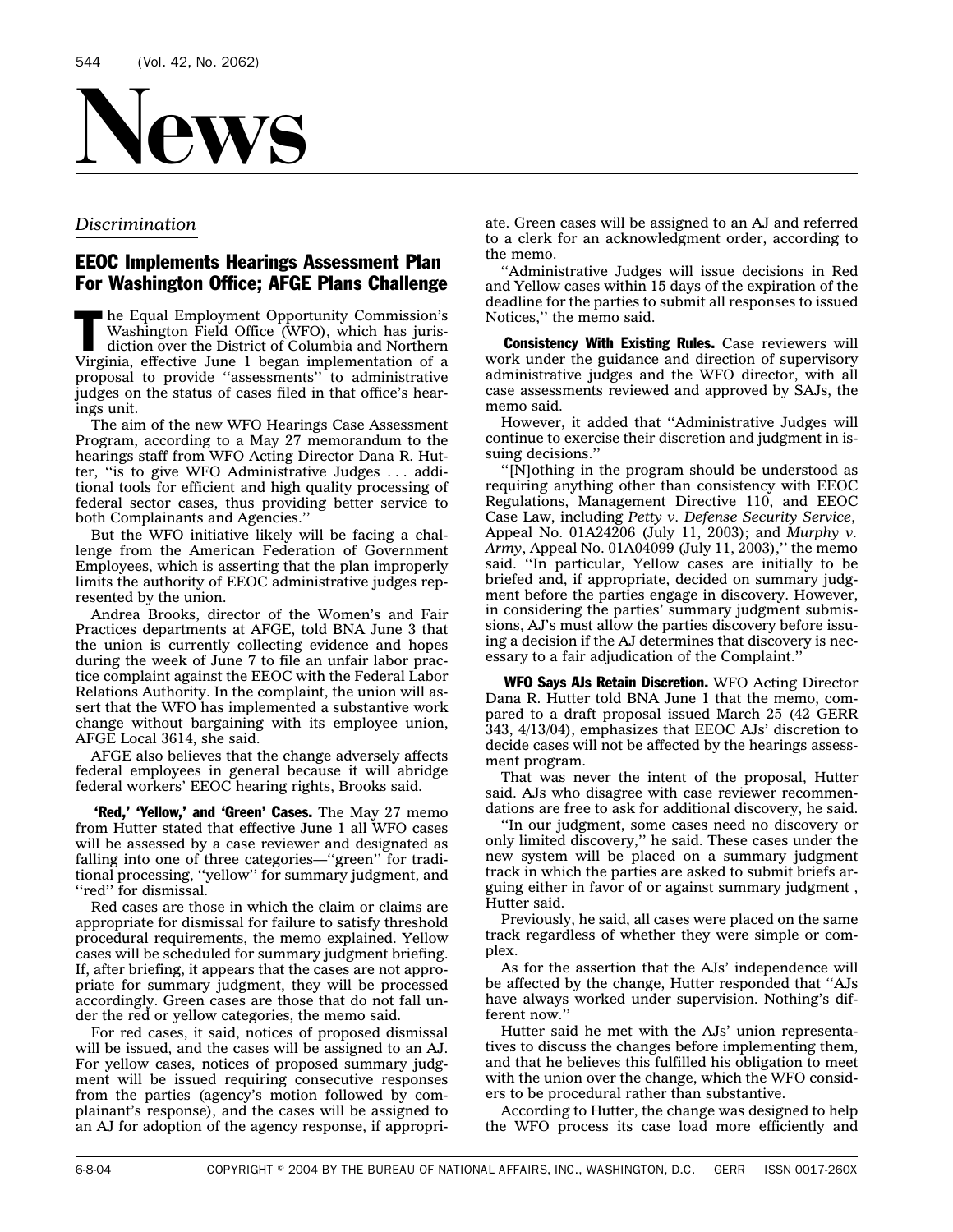<span id="page-8-0"></span>should not be considered part of a national EEOC federal sector reform initiative. Reforming the federal sector EEO process is the responsibility of EEOC Chair Cari Dominguez and is ''above my pay grade,'' he said.

Local: No Bargaining Occurred. Regina Andrew, president of Local 3614, told BNA June 3 that the new case assessment procedures constitute a substantive change in the WFO AJs' working conditions and that she does not believe the WFO has fulfilled its bargaining obligation to the union.

Local 3614 in the past has begun negotiating with the WFO over work rule changes by proposing ''ground rules'' for bargaining that include the unions' ideas on items such as how many people will be on the two sides' bargaining teams and how the agreement will be documented, Andrew said. She said that she was in the process of putting together ground rules for the hearings assessment program proposal, based on Hutter's assurances that he was interested in bargaining, at the time the memo was issued implementing the new program.

The apparent change in policy may be due to the involvement of top EEOC officials who are interested in seeing changes in the federal sector EEO program to address existing case load problems, Andrew speculated, adding that the idea of ranking federal sector hearings cases is similar to the priority charge processing procedures being used by the EEOC to triage private sector EEO cases.

Among other things, she said, Local 3614 is concerned that case reviewers may not have sufficient federal sector EEO experience and that AJs may feel compelled to agree with the case assessments they are given.

''If an AJ is told, 'This is not a good case,' do you think the AJ will mix words with their supervisor?'' she asked. If the EEOC moves to some sort of pay-forperformance system, as many federal agencies are doing, AJs will feel even more pressure to fall in line with the case reviewers' recommendations, she said.

BY LOUIS C. LABRECQUE

#### *Election 2004*

#### Office of Special Counsel Warns AFGE That Voter Registration Violates Hatch Act

 $\blacksquare$  he American Federation of Government Employees is a politically partisan organization, and therefore federal employees may not engage in AFGEsponsored voter registration drives while on duty or if the drive is conducted in the workplace, the Office of Special Counsel concluded in a May 25 letter to the union.

OSC warned that employees who participated in AFGE voter registration efforts at work would be considered to be in violation of the Hatch Act's limitations on federal employee partisan political activity. The OSC is charged with enforcement of the Hatch Act for federal workers and employees at the state level whose work is funded by federal monies.

Although AFGE has not directly endorsed a candidate in the 2004 presidential race, the union has engaged in activity designed to prevent President Bush's reelection, and therefore the union is incapable of en-

gaging in a nonpartisan voter registration effort, Associate Special Counsel William E. Reukauf said in the letter.

Reukauf noted that most federal employees may engage in partisan voter registration activity as long as it is off-duty, not on government property, and out-ofuniform.

''Apparently, if you exercise your First Amendment free speech to criticize the policies and positions of the president then you can't conduct voter registration at work,'' Ward Morrow, AFGE assistant general counsel, told BNA June 1.

OSC spokeswoman Cathy Deeds noted June 2 that the April 14 letter is a general advisory opinion in response to the union's general request for advice, while the May 25 letter is a specific opinion on a specific voter registration scenario on which several agencies sought advice.

As for the reasons supporting OSC's opinion that AFGE may not engage in workplace voter registration drives, Deeds said that the May 25 letter's reference to specific evidence of partisan political activity by the union speaks for itself.

Morrow said that AFGE would continue to plan voter registration activities, and would take to court any agency that denied it permission to do so on the basis of OSC's letter.

Union Sought Advice. In 1984, the special counsel advised that union-sponsored voter registration that took place after a union endorsed a particular political candidate violated the Hatch Act. At that time, federal employees were completely prohibited under the act from actively engaging in partisan political activity.

In 1993, the Hatch Act was amended to allow federal employees to engage in partisan political activity, including political campaigns, outside of the workplace.

In the spring of 2004, AFGE asked OSC for an advisory opinion on whether there was an acceptable way for the union to engage in voter registration, even after it made an endorsement.

In an April 14 advisory opinion in which it referenced its 1984 opinion, OSC concluded that the 1993 Hatch Act amendments had not altered its conclusion that it would be ''difficult'' for a union to engage in truly nonpartisan voter registration after it endorsed a political candidate. In fact, OSC emphasized, the 1993 amendments created a viable way for unions to encourage members to vote that would not run afoul of the act.

Morrow noted that the advisory opinion did not say AFGE could not engage in worksite voter registration, but that, consistent with the 1984 opinion, the union should not do so after endorsing a candidate.

Ana Galindo-Marrone, OSC's Hatch Act unit chief, told BNA June 3 that the opinion does not rely on an endorsement as the only, or even primary, factor in considering whether political activity is partisan. In the 1984 opinion, the relevant factor was an endorsement and therefore the discussion in the more recent opinion letters discussed that scenario, she said.

An endorsement is only one of the criteria that is considered when looking at the factor identified in the April 14 opinion letter as "the degree to which the organization has become identified with the success or failure of a partisan political candidate, issue, or party,'' Galindo-Marrone explained.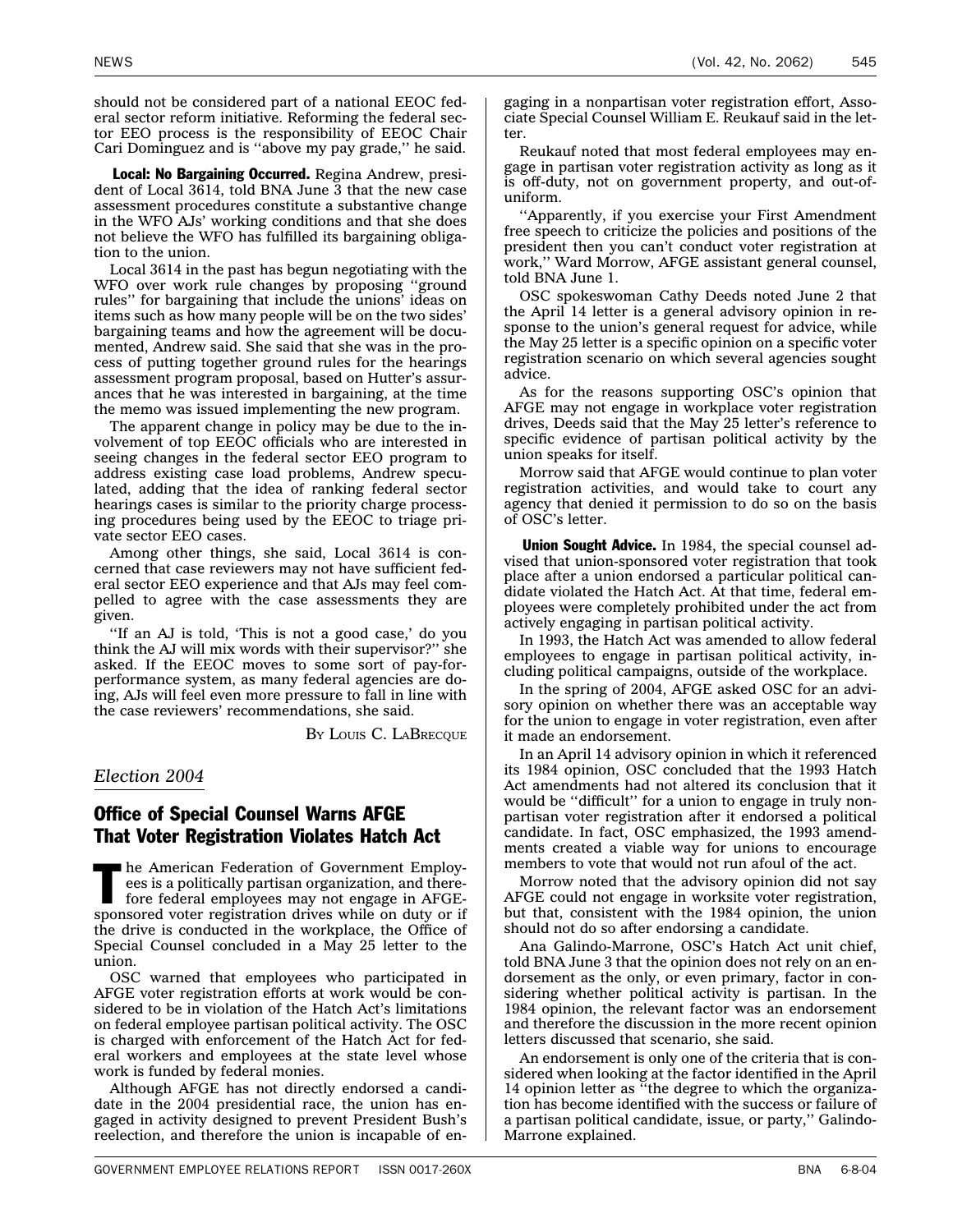<span id="page-9-0"></span>The basis for looking at that factor is in the Hatch Act's definition of ''political activity,'' which states that such activity is considered partisan if it is designed to engender "the success or failure of a candidate," Galindo-Marrone said. ''The inclusion of 'or' in the language of the statute was intentional,'' she said, so that it would not just cover activism in favor of a candidate such as an endorsement.

Follow-Up OSC Letter. Morrow said that at the Social Security Administration's Seattle office, AFGE local staffers asked the agency for another table in the lobby to conduct the union's voter registration efforts that would separate the efforts from those conducted at its regular table, which displayed union membership and benefits information.

''Ironically, it may have been those efforts to ensure a nonpartisan voter drive that showed we were serious about voter registration, caught the attention of OSC,'' and caused it to revise its opinion through the May 25 letter, Morrow said.

The May 25 letter, which OSC characterized as a ''follow-up'' to its advisory opinion, came as a complete surprise, Morrow said. OSC said that its letter was in response to requests for advice from several federal agencies in which AFGE had sought to engage in voter registration.

Upon further review of the situation, OSC said, it believed that, even before it endorsed a specific political candidate, AFGE ''is unable to conduct a truly nonpartisan registration drive.'' Therefore, federal employees are prohibited by the Hatch Act from participating in AFGE-sponsored registration efforts while at work, OSC said.

''AFGE has become identified publicly and repeatedly with the failure of a presidential candidate, namely George W. Bush,'' OSC said.

OSC cited AFGE President John Gage's published statements concerning the president's policies, as well as television advertisements setting forth AFGE's criticism of the president's contracting out policy, as examples of partisan political activity.

**Bush Resume Cited.** OSC also noted a Bush "resume" that was circulated by a union official to several people. ''The document is filled with allegations of incompetence and malfeasance and is clearly directed at Mr. Bush's defeat in the upcoming election," OSC said. OSC said it was investigating whether the incident involved Hatch Act violations.

''That was the first we had heard that some of our members were allegedly being investigated for Hatch Act violations,'' Morrow said. Morrow characterized the Bush ''resume'' as being nothing more than a joke, and said the other examples of partisanship cited by OSC are merely ''a union and its members exercising their free speech rights.''

OSC also said that an argument could be made that AFGE was engaged in partisan politics because its parent international labor organization, the AFL-CIO, has endorsed the Democratic candidate, Sen. John F. Kerry (D-Mass.), for president (42 GERR 174, 2/24/04).

Morrow noted that AFGE specifically abstained from the AFL-CIO's endorsement vote, and that it would not decide whether to make an endorsement until late June, at the earliest.

The union has brought matters it believed might be Hatch Act violations to the attention of the special counsel without getting any satisfactory response from OSC, Morrow said.

In one instance, AFGE noted that the White House asked the Defense Department to circulate a message to all employees detailing the proper way for them to reach the Bush reelection campaign without violating the Hatch Act. ''OSC said it was an educational memo meant to ensure that there were no Hatch Act violations,'' Morrow related. ''They never addressed the main point, which is that this wasn't a memo about how to avoid problems for contacts with any political campaign, but only on how to contact the Bush campaign.''

''This all shows that OSC has become politicized,'' Morrow said. ''They are engaged in selective interpretation and enforcement of the Hatch Act.''

*The OSC April 14 advisory opinion is available at http://www.osc.gov/documents/hatchact/federal/ fha-31.pdf.*

BY DONALD G. APLIN

*Airport Screeners/Whistleblowers*

#### Special Counsel Argues TSA Screeners Have Whistleblower Appeal Rights at Merit Board

**Transportation Security Administration federal em**ployee airport screeners should be allowed to pursue whistleblower retaliation individual right of action appeals before the Merit Systems Protection Board for adverse agency actions taken after TSA became part of the Homeland Security Department, the Office of Special Counsel is arguing in a friend-of-the-board brief filed with the MSPB last month.

The board currently is considering three TSA employee cases on petitions for review from separate decisions by MSPB administrative judges, which all ruled that under the Homeland Security Act the board lacked jurisdiction over IRA appeals by TSA screeners (*Schott v. TSA,* MSPB, No. DC-1221-03-0807-W-1, *brief filed* 5/6/04; *Jiggetts v. TSA,* MSPB, No. NY-0752-0378-I-1, *brief filed* 5/6/04; *Younger v. TSA,* MSPB, No. NY-1221- 04-0056-W-1, *brief filed* 5/6/04).

OSC filed a single 14-page brief for all three cases, noting that the board has been asked by the employee appellants to consolidate the three petitions for review and that the issue of whether MSPB has jurisdiction over TSA screener IRA appeals is one of first impression before the board.

Gony Frieder, an attorney with the American Federation of Government Employees, told BNA June 3 that there are several other TSA screener cases in which AJs have ruled that the board lacks jurisdiction. The petitions for review in those cases are being held in abeyance until resolution of the current cases on review, since the decision essentially will resolve the jurisdiction for all such cases, Frieder said.

AFGE has been leading the thus-far unsuccessful effort to organize TSA screeners for collective bargaining purposes by challenging a January 2003 TSA order exempting screeners from collective bargaining rights on the basis of national security interests (42 GERR 531, 6/1/04).

''MSPB jurisdiction is critical to screeners' ability to report airport security concerns without fear of re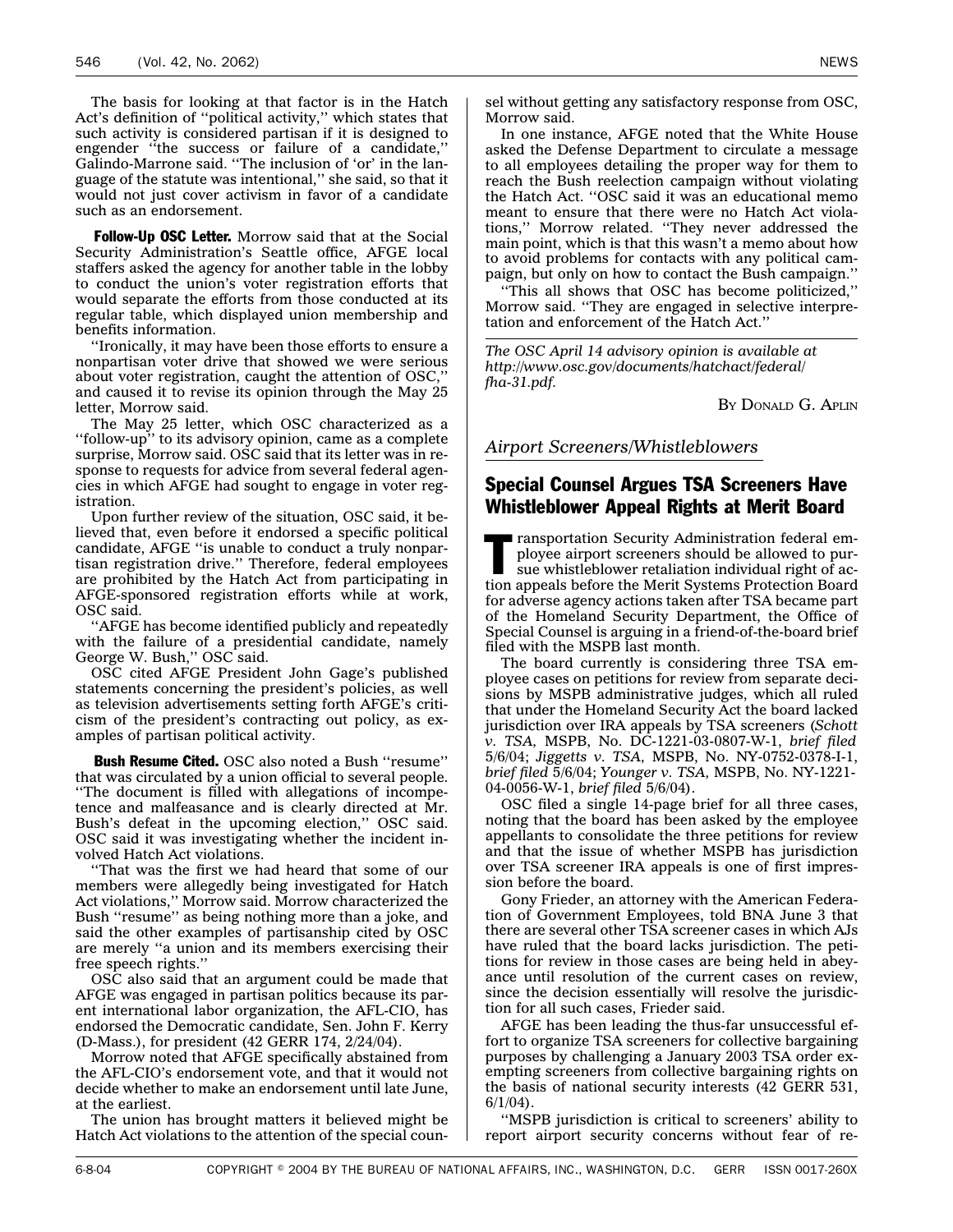<span id="page-10-0"></span>prisal,'' Special Counsel Scott J. Bloch said in a May 24 statement explaining OSC's decision to file the brief.

''When Congress created the Department of Homeland Security, they made it clear that whistleblower protection is an integral part of protecting homeland security,'' Bloch said. ''Providing full whistleblower protections to screeners will help ensure that Congress's goals in establishing DHS are realized.''

IRA Appeals. Under the Whistleblower Protection Act, federal employees may seek review of agency adverse actions that allegedly were taken in retaliation for protected whistleblower activity. In order to invoke the MSPB's direct appeal jurisdiction, the adverse actions must reach the level of a suspension for 14 days or more.

To protest less serious agency actions, an employee must appeal to OSC. The OSC may take the case on behalf of the employee and, in effect, ''prosecute'' the case before the board. On the other hand, if after investigating the allegations, the OSC rejects the appeal or fails to act in a timely manner on the appeal, the employee may pursue an IRA appeal with the board.

As the special counsel noted in the statement of interest in its friend-of-the-board brief, if the board rules that MSPB lacks jurisdiction over such IRA appeals, OSC also would lack jurisdiction to continue to accept and investigate any screener whistleblower complaints filed by the approximately 45,000 TSA screeners.

Congress Intended Coverage, OSC Argues. In all three initial MSPB decisions, the AJs ruled that the Aviation and Transportation Security Act (ATSA) does not confer TSA screener IRA appeal jurisdiction on MSPB. In two of the cases, the AJs also ruled that the Homeland Security Act of 2002 (HSA) does not alter MSPB's ability to exercise jurisdiction over such cases.

While the ATSA (49 U.S. Code Section 111(d)) gave extraordinary power to the Secretary of Transportation to set the working conditions for the new federal employee airport screener workforce, including the ability to suspend any whistleblower protection rights for screeners, as of March 1, 2003, the TSA became part of DHS, the special counsel emphasized, noting that all three of the cases at issue involve agency actions that occurred after the March 1 transfer to DHS.

While the Secretary of Homeland Security is provided the authority to establish a new personnel system for DHS employees, the statute does not permit the secretary to modify or waive any statutory whistleblower protections, OSC said. Therefore, the proposed regulations presenting the new DHS personnel system (42 GERR 167, 2/24/04) do not attempt to change any of those whistleblower protection rights, OSC said. It noted that, in fact, TSA is not included in the personnel scheme proposed.

Under the HSA, Congress provided that all DHS employees, including TSA screeners, would have the same whistleblower protection rights as other federal employees, OSC argued.

One provision of HSA (Section  $1512(e)(2)$ ) states that no employees transferred to DHS would have employment rights that existed before the transfer, including whistleblower protection rights, altered during the time before any new personnel system is approved. OSC said that if read alone, as apparently TSA would have the board do, the provision would mean that TSA screeners who lacked whistleblower protection while under the

Transportation Department's jurisdiction would continue to lack such rights after the transfer to DHS.

However, another provision in the HSA (Section 883) states that nothing in the law should exempt DHS from providing whistleblower protection rights for all of its employees, OSC noted. ''Section 883 thereby serves one purpose and one purpose only: to ensure whistleblower rights for DHS employees not otherwise protected by the Act; namely TSA screeners,'' OSC said.

Even the authority granted to DHS in Section 841—to continue to modify the rights of employees as national security needs dictate—does not allow the agency to waive OSC's investigative and enforcement authority over IRA appeals or waive the list of prohibited personnel practices, including whistleblower retaliation, from which federal employees are protected, OSC emphasized.

OSC argued that the various provisions of the statute can be read harmoniously. Thus, while the compensation and other conditions of employment for screeners can be modified, their whistleblower protection rights still are respected.

Finally, OSC argued that, if there is any incongruity between the ATSA and HSA, the HSA provisions providing whistleblower protection for screeners must prevail since it is the more recently passed statute, is the more specific statutory provision, and to find otherwise would render superfluous Section 883's intended purpose of providing whistleblower protection to TSA screeners.

Special Counsel Scott J. Bloch, and Cary P. Sklar and Patrick H. Boulay of the OSC in Washington, D.C., filed the friend-of-the-board brief on behalf of the OSC.

BY DONALD G. APLIN

#### *Benefits*

#### Legislation to Eliminate TSP Open Seasons Passed by Senate Governmental Affairs Panel

ederal employees would have the option of opening, closing, or making changes to their Thrift Savings Plan accounts at any time under legislation approved June 2 by the Senate Governmental Affairs Committee that would eliminate the current biannual open seasons for making changes to TSP accounts.

The Thrift Savings Plan Open Elections Act (S. 2479), introduced May 21 by committee chairman Sen. Susan Collins (R-Maine), would amend Chapter 84 of Title 5 of the U.S. Code to allow federal workers to open, modify, or terminate TSP accounts at any time. It also calls for the Federal Retirement Thrift Investment Board periodically to evaluate whether federal employees have the information needed to understand their TSP options, and to report annually to Congress on the board's TSP education efforts.

The TSP is a tax-deferred retirement savings plan for federal employees, similar to tax code Section 401(k) plans for private sector employees. Currently, the federal government allows employees to make changes to their TSP accounts during open seasons that run from April 15 through June 30 and from Oct. 15 through Dec. 31. New federal employees have 60 days to open a TSP account, or they can wait for the next open season.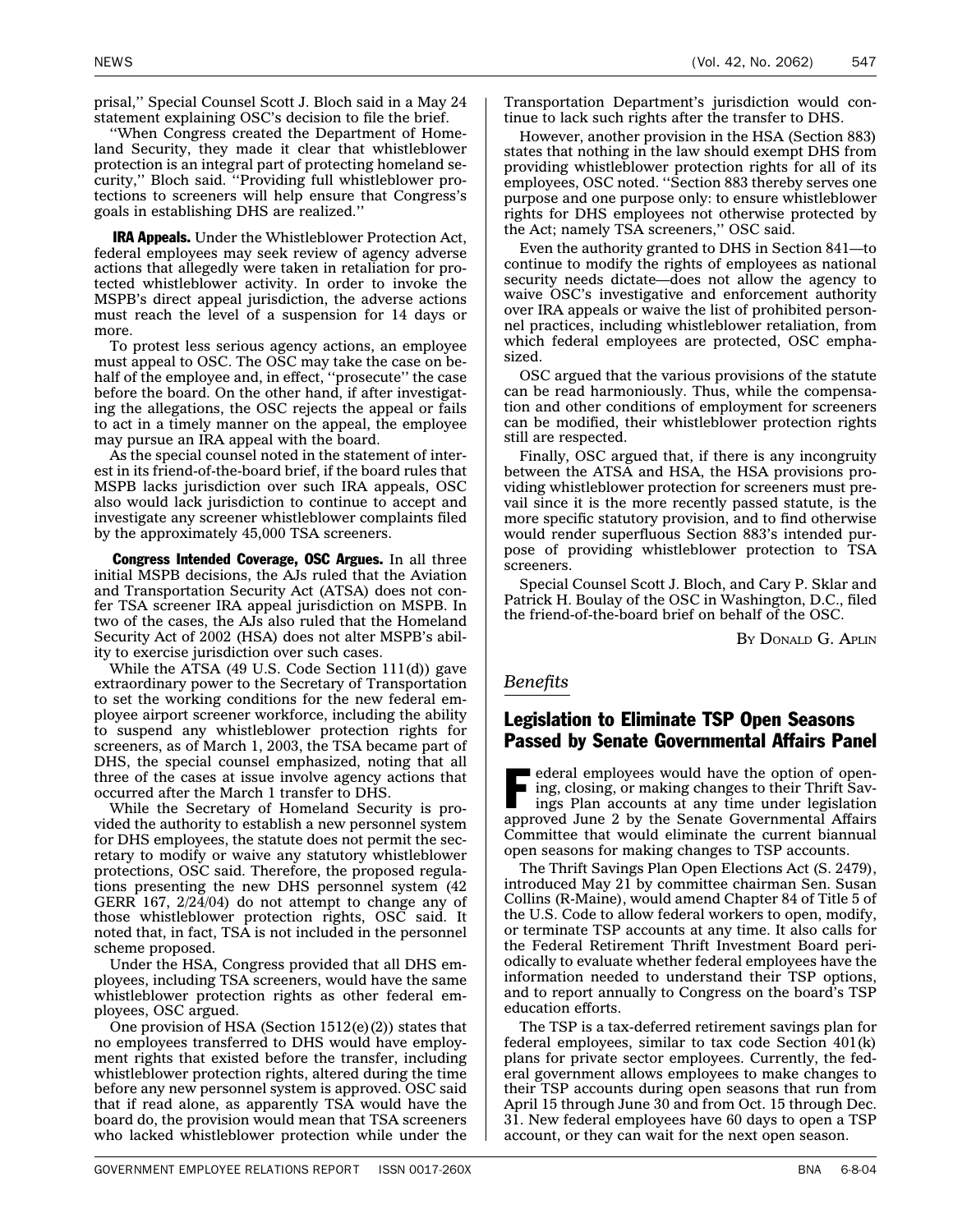<span id="page-11-0"></span>Also approved by the committee at the June 2 markup, which focused primarily on amendments to the Postal Accountability and Enhancement Act (S. 2468) (see related report below), was legislation (S. 2322) that would allow District of Columbia courts employees to participate in the federal employee long-term care insurance program. The long-term care program was launched March 25, 2002, as an optional insurance program for federal workers (40 GERR 345, 4/2/02).

Both of the benefits bills were approved by the committee by voice vote without amendments.

The House Government Reform Subcommittee on Civil Service and Agency Organization recently approved wide-ranging federal workforce legislation (S. 129), originally introduced in the Senate by Sen. George Voinovich (R-Ohio), that among other things also would allow federal employees to make changes to their TSP accounts at any time (42 GERR 493, 5/25/04).

*Postal Service*

#### Senate Government Affairs Committee Unanimously Approves Postal Reform Bill

 $\blacksquare$  he Senate Governmental Affairs Committee June 2 unanimously approved the Postal Accountability and Enhancement Act of 2004 (S. 2468), which is aimed at reforming the financially beleaguered Postal Service.

The Postal Service faces about \$90 billion in unfunded liabilities and other obligations, according to the General Accounting Office, which has described the need for postal reform as ''urgent.''

**CSRS Pension Benefits.** The bill would repeal a provision regarding payments to the Civil Service Retirement System Fund (CSRS) that would essentially ''free up'' \$78 billion over a period of 60 years. The funds are now being held in an escrow account.

The Postal Service would use these savings to pay off debt to the Treasury Department, fund health care liabilities, and mitigate rate increases.

The bill also would return to the Treasury Department the responsibility for funding CSRS pension benefits relating to the military service of postal retirees. No other federal agency is required to make this payment.

The bill also would give USPS the authority, consistent with every state-run workers' compensation plan, to transition individuals receiving workers' comp to a retirement annuity when the affected individuals reach the age of 65. It also puts into place a three-day waiting period before an employee is eligible to receive workers' compensation pay.

Floor Action Anticipated. Postal experts and congressional staffers view the committee's unanimous vote and the House Government Reform Committee's May 12 unanimous vote on its version of postal reform legislation, the Postal Accountability and Enhancement Act (H.R. 4341) (42 GERR 493, 5/25/04), as indicators that floor action in both chambers may occur by the end of the month.

Both Senate Majority Leader Bill Frist (R-Tenn.) and House Majority Leader Tom DeLay (R-Texas) recently have listed postal reform as a priority. The Bush administration has urged Congress to approve such legislation this year.

Postmaster General Comments. Although the Postal Service is still examining the details of H.R. 4341 and S. 2468, U.S. Postmaster General John E. Potter said May 26 that both bills would help the USPS better manage its finances by repealing the CSRS escrow fund provision and returning responsibility for funding CSRS pension benefits relating to the military service of postal retirees back to the Treasury Department.

Potter, in a speech in Massachusetts, cited other items in the bills as being of concern, including provisions requiring the Postal Service to prefund health benefit retirement obligations, which, based on the pace of implementation, would put upward pressure on prices.

''Our evaluation indicates the costs could be as high as \$3.9 billion in 2006, or a 6.5 percent rate increase over and above our forecast,'' Potter said.

#### *Human Capital*

#### NPS Retirees Say Job Vacancies Hurt Parks; Visitor Needs Being Met, Park Service Says

National Park Service field positions left unfilled<br>because of budget constraints will negatively im-<br>pact visitors to national parks this summer and in<br>the fitting because of budget constraints will negatively imthe future, a group of Park Service retirees charged May 27.

According to the Coalition of Concerned National Park Service Retirees, Park Service Director Fran P. Mainella understated the reality of the situation when she told Congress March 25 that current funding levels are adequate to fulfill the agency's mission. Mainella told the House Interior Appropriations Subcommittee that she was restricting employee domestic travel and cutting most foreign travel as one way to cover other costs (42 GERR 324, 4/6/04). The coalition argued that, even if all of the agency's yearly travel budget was cut, it would not cover what they say is the \$600 million needed to ensure adequate park services.

The coalition, which includes retired directors and deputy directors of the Park Service, reported that all of the 12 parks it studied as a representative sample have vacant positions, including law enforcement officer positions, which will remain vacant unless Congress approves further funding. Overall, the number of permanent park service employees is down about 1 percent from 17,035 positions in September 2003 to 16,930 positions as of March 2004, the group said. Hiring of seasonal employees needed to meet the increase in summer visitors also is down significantly and at some parks represents a nearly 75 percent decrease from the previous year, the coalition said.

Tight Budget Forces Choices. "Nobody is trying to hide the fact that we're on a tight budget,'' Park Service spokeswoman Elaine Seve told BNA June 3. Director Mainella has been ''honest with Congress that the service has to make choices about what things to prioritize,'' Seve said.

The Park Service has seen a 4 percent growth in the total number of full-time employees since 2000, Seve said. However, Seve said most of that growth has been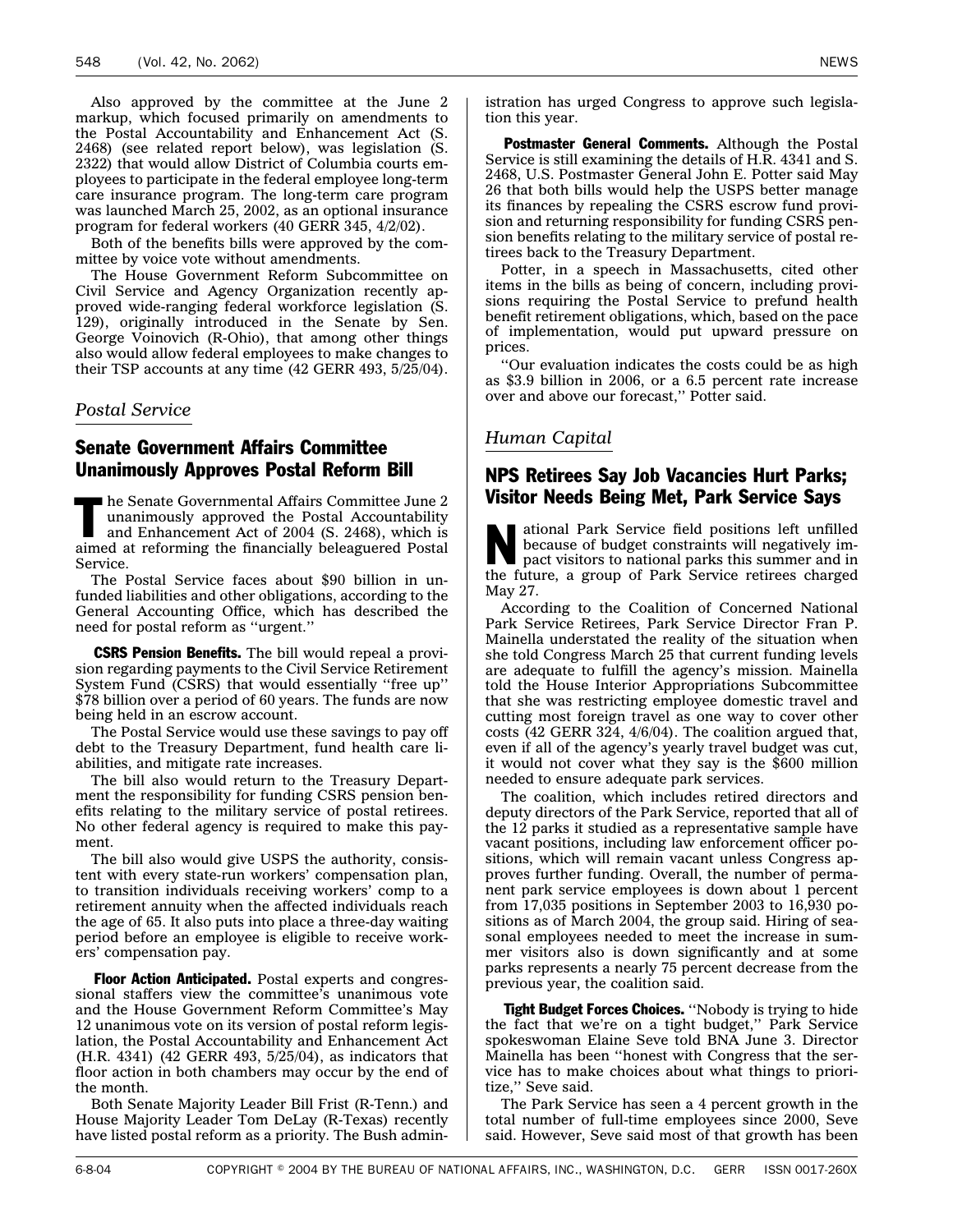<span id="page-12-0"></span>in adding law enforcement personnel to meet new homeland security concerns, addressing firefighting demands caused by severe wildfire seasons, and getting staff on board to handle the park maintenance backlog.

Seve confirmed that there will be a decrease in the number of seasonal employees hired this year, but added that Mainella has relied on park superintendents to set staffing and other budget priorities because they are in the best position to assess specific park needs. Some of the funds taken from the travel budget have been set aside to address specific needs brought up by the superintendents, Seve said.

''If we need to take care of some staffing need that arises at a specific park, the director can do that,'' Seve said. ''The bottom line is that people will still have a quality experience at the national parks.''

The House Interior Appropriations Subcommittee June 3 approved by voice vote a fiscal year 2005 spending measure that increases funding for national park operations by \$33 million over the administration's request.

BY DONALD G. APLIN

*The report, ''Pretending to Protect the Parks: Mainella and Norton's Legacy of Neglected National Parks in Decline,'' is available at http://*

*www.protectamericaslands.org/documents/psurvey\_ complete.pdf.*

### In Brief

#### NAPA Seeks Governmentwide Pay-for-Performance

All federal employees should be compensated under a pay-for-performance system, and that system should be put in place by 2009, the National Academy of Public Administration recommended in a report issued May 24.

The existing general schedule pay system ''no longer meets federal agency needs and should be replaced'' within five years, NAPA said. Placing employees in compensation bands rather than using the regimented GS level and step matrix would allow agencies to better compensate high-performing employees, NAPA said. Broadbanding has already been successfully used by some agencies and ''provides a well-established framework for salary systems,'' NAPA said.

NAPA recommended using up to 15 occupational pay categories for similar jobs and salaries grouped into four large pay bands for entry level, established performance, senior or expert, and first-level supervisor. Additional bands should be established for more senior managers, NAPA said. NAPA also suggested pegging the pay bands to market rates for workers in the regional private sector performing similar tasks. NAPA predicted that such a system could obviate the need for most locality pay enhancements.

NAPA noted that ongoing large-scale personnel reform efforts, including proposals to move to performance-based compensation at the Defense Department and Homeland Security Department, as well as existing pay-for-performance flexibilities being utilized by the Internal Revenue Service, General Accounting Office and Federal Aviation Administration, will al-

ready result in a large portion of the federal workforce being moved out of the GS pay system.

Agencies should ensure that federal employees do not experience reductions in their current pay due to the transition to a new broadbanding compensation system, NAPA said.

The NAPA report, ''Recommending Performance-Based Federal Pay,'' is available at http:// www.napawash.org/Pubs/Broadbanding5-04.pdf.

#### HHS to Use Direct-Hire Authority for CMS Positions

The Health and Human Services Department has received direct-hire authority to staff quickly certain critical positions in the Centers for Medicare and Medicaid Services (CMS), the Office of Personnel Management announced June 1.

According to OPM Director Kay Coles James, HHS will use the authority to implement the Medicare Prescription Drug, Improvement, and Modernization Act of 2003 (MMA), which she said will provide Medicare beneficiaries with access to prescription drug coverage and the buying power to reduce the prices they pay for drugs. To implement the MMA, James said, CMS will need to fill approximately 250 CMS positions in fiscal year 2004 and another 250 positions in fiscal 2005.

An HHS spokesman told BNA June 4 that the department will use the authority to hire health information specialists, actuaries, and economists.

''CMS's request for direct-hire authority is a perfect example of an agency addressing their human capital needs and utilizing current flexibilities to address a critical need situation,'' James said. OPM will review all agencies' use of direct-hire authority to ensure it is being used properly, she added.

#### DOD Revises Non-Foreign Overseas Per Diem

The Defense Department has published a notice of revised per diem rates for non-foreign overseas travel by civilian federal employees (69 Fed. Reg. 30635, 5/28/04).

The new schedule of maximum lodging and maximum meals and incidentals rates, identified as ''Civilian Personnel Per Diem Bulletin Number 234,'' became effective June 1.

The bulletin updates maximum lodging and meals and incidentals per diem rates for travel costs in Alaska, American Samoa, and Hawaii.

Per diem bulletins published in the *Federal Register* are the only notification to agencies of DOD nonforeign overseas per diem changes. The current nonforeign overseas per diem rate schedule for all localities is available at http://www.dtic.mil/perdiem/ pdrates.html.

#### OPM Finalizes Physician Pay Comparability Rule

The rule governing the provision of extra compensation for federal employee physicians in certain positions that are difficult to fill has been finalized by the Office of Personnel Management (69 Fed. Reg. 27817, 5/17/04)

The physicians' comparability allowance is used to recruit and retain doctors by providing the ''minimum amounts necessary'' to encourage physicians to enter into term agreements with their federal agency employers, OPM said.

Based on comments on the proposed rule, OPM added language to the final rule to clarify that the extra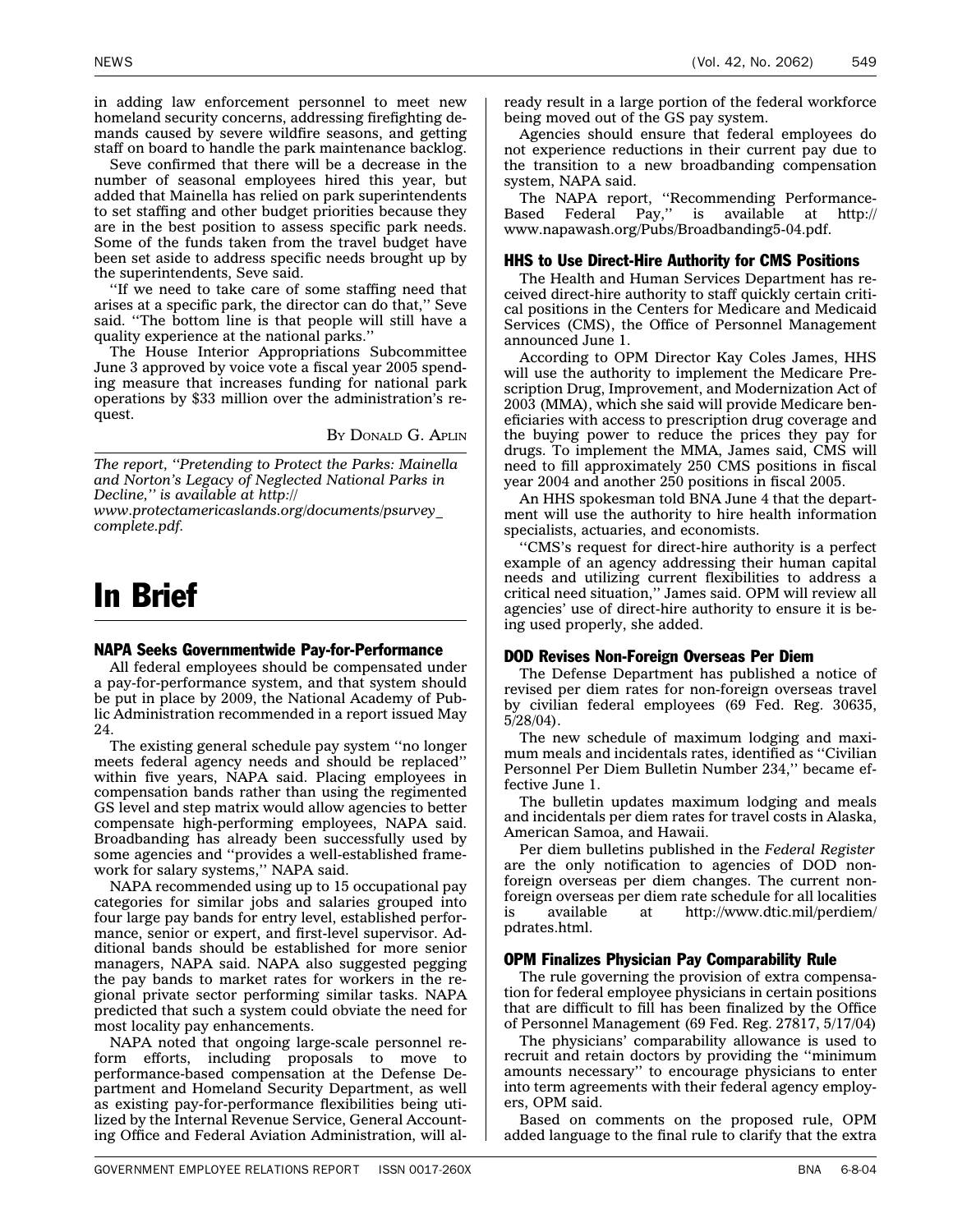<span id="page-13-0"></span>compensation is not available for less than half-time or intermittent basis federal employee physicians.

For further information on the final rule, contact Vicki Draper by telephone at (202) 606-2858, by fax at (202) 606-0824, or by e-mail at pay-performancepolicy@opm.gov.

### State and Local News

#### *First Responders*

#### House Panel Approves FY 2005 DHS Budget; Less First Responder Funds Than Fiscal 2004

In the House Appropriations Subcommittee on Home-<br>land Security June 3 approved a \$30.8 billion fiscal<br>year 2005 budget bill for the Homeland Security land Security June 3 approved a \$30.8 billion fiscal year 2005 budget bill for the Homeland Security Department that includes less money for state and local first responder grants and other financial assistance than the current fiscal year.

The bill would increase overall spending by \$1.5 billion, or 5.3 percent, over fiscal year 2004 enacted levels, but is \$308 million, or 1.0 percent, below the president's request.

The bill includes \$4.1 billion for state and local first responders, including grants to high-threat areas, firefighters, and emergency management, but that number is down from the FY 2004 level of \$4.4 billion.

The fiscal 2005 \$4.1 billion total includes \$1.25 billion for Office of Domestic Preparedness basic formula grants; \$1.0 billion for grants to high-threat, highdensity urban areas, including no less than \$100 million for rail security; \$600 million for firefighters; \$500 million for state and local law enforcement terrorism prevention grants; \$185 million for first responder training; \$170 million for emergency management performance grants; and \$125 million for port security grants.

**Firefighter Funding Concerns.** Subcommittee ranking member Martin O. Sabo (D-Minn.) said that ''very serious gaps'' exist in the bill. ''We're falling short and the administration is falling amazingly short,'' Sabo said.

Both Sabo and House Appropriations Committee ranking member David R. Obey (D-Wis.) said spending on firefighters also was inadequate. Obey said the nation has fewer firefighters than it did three years ago.

''We're nibbling around the edges and we're going to pay for it big time some time,'' Obey said.

However, subcommittee chairman Harold Rogers (R-Ky.) noted that states and localities still have \$27 billion in unclaimed first responder funding from the current fiscal year appropriation.

The full committee is scheduled to mark up the bill June 9.

#### Planned Job Cuts Increased in May For Second Month, Challenger Reports

 $\blacksquare$  he government and nonprofit jobs sector announced 7,532 job cuts in May, outplacement firm Challenger, Gray & Christmas said June 1.

In the first five months of 2004, layoffs in the government and nonprofit sector totaled 42,421, down twothirds from 128,765 in the first five months of 2003, when this sector was first in jobs cuts, Challenger said.

Overall, layoffs announced by U.S. employers in May edged upward to 73,368 from 72,184 the previous month, Challenger reported. The 1.6 percent increase brought total planned job cuts for the first five months of the year to 408,392, down 28 percent from the same period in 2003, when 570,817 layoffs were announced.

The May job cuts were 6.9 percent higher than a year earlier, however, when 68,623 layoffs were announced—the first year-over-year increase since December, the firm said.

Challenger's 12-month moving average, which smooths out volatility in month-to-month tabulations, rose slightly to 89,500 in May from 89,105 in April.

The firm noted that overall, job cuts are down from last year and significantly lower than the record numbers during the economic downturn in 2001 and 2002. But there are still some ''worrisome trends,'' Chief Executive Officer John Challenger said. He noted that while the number planned layoffs have stayed under 100,000 for four consecutive months, it has not fallen to pre-recession levels, when job cuts averaged about 51,000 per month.

Despite the general decline in downsizing over the past year, employers announced 1,074,000 job cuts during the 12 months ended in May, the Challenger report said.

For the first time in May, the Challenger firm tracked employer hiring announcements. In May, employers planned to hire 55,307, with government employers reporting 12,848 job announcements.

#### *Retirement Plans*

#### Union Can Offer and Administer Plan Maintained by Governmental Employers

The Internal Revenue Service May 24 released a rev-<br>enue ruling that allows a labor union to offer and<br>administer a deferred compensation governmental<br>plan under under the 72b for a factor enue ruling that allows a labor union to offer and administer a deferred compensation governmental plan under tax code Section 457(b) for a state's governmental employees who are union members. The plan would be established and maintained by governmental employers that employ members of the collective bargaining units represented by the union.

According to the ruling, a labor union proposed to offer a Section 457(b) plan for union members employed by governmental employers that adopted the plan. Only employees of governmental employers that adopt the plan are eligible to participate in the plan, and no contribution may be made on behalf of any employee whose employer has not adopted the plan. Union employees would not be eligible to participate in the plan.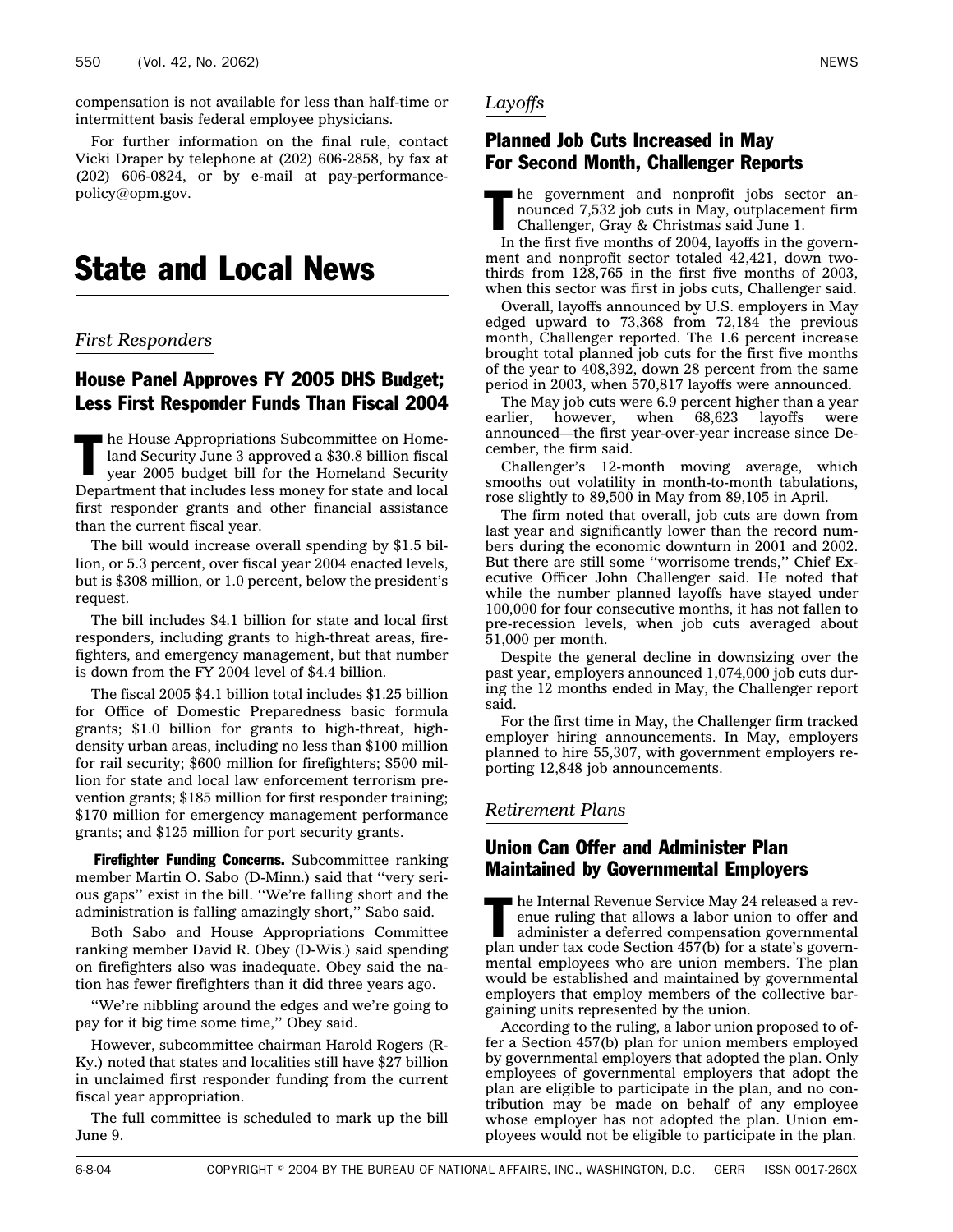<span id="page-14-0"></span>A union that is a tax-exempt entity can offer a Section 457(b) plan, but the code requires that the plan be unfunded and established only for the union's employees or other individuals who perform services for the union, IRS said. A governmental employer that offers a Section 457(b) plan, however, must fund the plan and establish the plan only for employees of or other individuals that perform services for the state, IRS added.

*Revenue Ruling 2004-57 will appear in Internal Revenue Bulletin 2004–24, dated June 14, 2004.*

### In Brief

#### AFT President Feldman Will Not Seek Re-Election

Sandra Feldman, who has served as president of the 1.3 million-member American Federation of Teachers since May 1997, said May 26 that she does not plan to run for re-election at the union's convention in mid-July.

In remarks to a gathering of about 400 AFT leaders and staff attending a meeting in New York City, Feldman cited a recurrence of breast cancer that requires weekly treatments as the reason for her decision. Also in an e-mail to staff and union locals, she said that the travel required to fulfill her duties as president would be a serious impediment to her recovery.

AFT Secretary-Treasurer Edward McElroy, who has been covering the responsibilities of the president while Feldman has been on leave, is expected to continue in that role until the July 12-17 convention in Washington, D.C., at which time he will run for the top post, according to an AFT source. McElroy has served as secretarytreasurer since 1992.

Feldman, a former schoolteacher, is the union's first female president as well as the first female president of a major international union. She was elected to the AFL-CIO Executive Council in May 1997.

From 1986 through 1997, Feldman was president of the 130,000-member United Federation of Teachers in New York City, the AFT's largest union local. During that time, she also served as a vice president of the AFT.

#### Census State, Local Job Market Statistics Now Online

The Census Bureau June 1 launched a new Internet resource that will provide regularly updated measurements of job markets in states and local areas.

The Quarterly Workforce Indicators, which are now available online for the first quarter of 2003 and the preceding 10 years, include labor statistics for 19 states, including counties and metropolitan areas, by industry, age group, and gender.

Developed as part of the bureau's Local Employment Dynamics program in partnership with agencies in 29 states, the workforce indicators measure ''the performance of the local economy—where jobs are, for what kind of workers, how much workers can expect to make and [how much] employers expect to pay them,'' according to the QWI Web site.

Quarterly Workforce Indicators information, reports, and data tables are available on the Census Bureau's Web site at http://lehd.dsd.census.gov/led/01/ index.html.

### State Regulatory News

*The following entries are summaries of proposed and recently enacted state regulations dealing with workplace issues. Full text of a document summarized in this section is available for a fee from BNA PLUS at 800-452-7773, or in Washington, D.C., (202) 452-4323.*

#### New Jersey

#### *State Health Benefits Program*

Final rule of the Department of the Treasury, Division of Pensions and Benefits, adopts regulations under a new N.J. Admin. Code § 17:9-11 to establish that parttime employees of the state and institutions of higher education may participate in the State Health Benefits Program at group rates without any exclusions for preexisting conditions. The rule became effective May 17 and expires Oct. 9, 2008. Contact: Mindy Smith-Sopko, Department of the Treasury, Division of Pensions and Benefits, (609) 777-1777.

#### Ohio

#### *Police and Fire Pension Fund*

Final rule of the Police and Fire Pension Fund amends regulations under Ohio Admin. Code § 742-5-09 to revise requirements for the purchase of layoff credit. The rule became effective May 24. Contact: Diane Lease, PFPF, (614) 628-8361.

#### *State Teachers Retirement System*

Final rule of the State Teachers Retirement System amends regulations under Ohio Admin. Code § 3307:1- 3-01 and 3307:1-13-01 regarding defined benefits. The rule addresses interest rate and cost calculation for restoration and purchased service and reemployment restrictions applicable to retirees. The rule became effective May 24. Contact: Terri Bierdeman, STRS, (614) 227-2983.

#### *State Teachers Retirement System*

Final rule of the State Teachers Retirement System amends regulations under Ohio Admin. Code § 3307:2- 4-03 regarding defined contributions. The rule addresses combined plan participant leaves of absence. The rule became effective May 24. Contact: Terri Bierdeman, STRS, (614) 227-2983.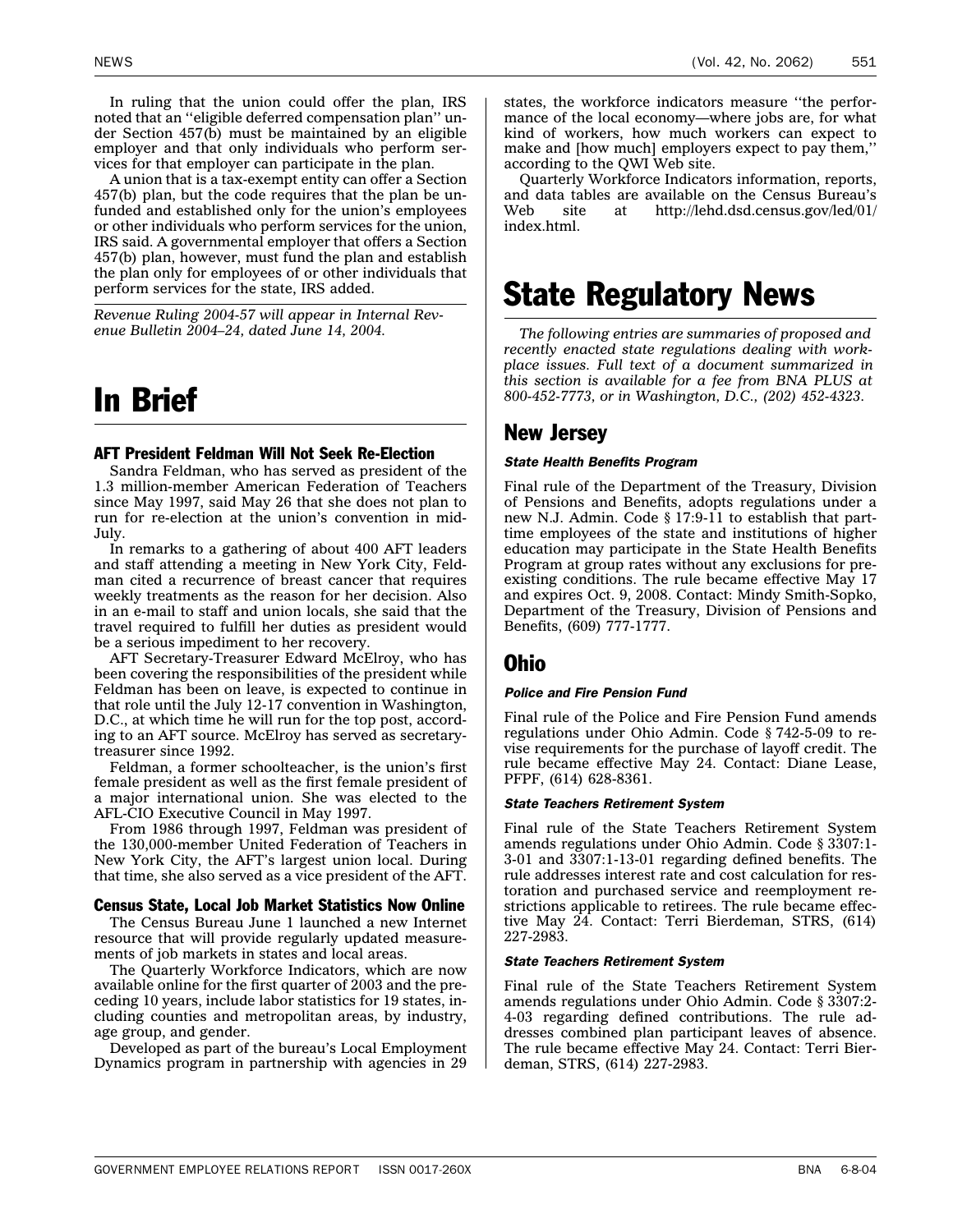<span id="page-15-0"></span>

*Gender Discrimination/Retaliation*

#### Sixth Circuit Revives Transsexual Fireman's Sex, Retaliation, and Constitutional Claims

 $\blacksquare$  he bias allegations of a firefighter with gender identity disorder who self-identifies as transsexual were mischaracterized by a federal district court, which erroneously ignored controlling U.S. Supreme Court authority in rejecting his discrimination and equal protection claims, the U.S. Court of Appeals for the Sixth Circuit has held (*Smith v. Salem,* 6th Cir., No. 03-3399, 6/1/04).

''Relying on *Price Waterhouse*—which held that Title VII [of the 1964 Civil Rights Act's] prohibition of discrimination 'because of . . . sex' bars gender discrimination, including discrimination based on sex stereotypes—[Jimmie] Smith contends on appeal that he was a victim of discrimination 'because of . . . sex' both because of his gender non-conforming conduct and, more generally, because of his identification as a transsexual. We find both bases of discrimination actionable pursuant to Title VII,'' Judge R. Guy Cole Jr. wrote.

In granting summary judgment to Salem, Ohio, and other defendants, the trial court ''erred in relying on a series of pre-*Price Waterhouse* cases from other federal appellate courts holding that transsexuals, as a class, are not entitled to Title VII protection,'' a unanimous appeals panel ruled. Those cases, which held that Title VII protected only sex, not gender, were ''eviscerated by *Price Waterhouse*,'' it said.

Moreover, even if Smith had not alleged that he was suspended for his gender non-conforming behavior and appearance but simply for being transsexual, he still stated a valid claim, the court determined. ''Discrimination based on transsexualism is rooted in the insistence that sex (organs) and gender (social classification of a person as belonging to one sex or the other) coincide. This is the very essence of sex stereotyping.''

The facts also support Smith's 42 U.S. Code Section 1983 equal protection claim, the court found. In addition, it said, in light of its recent decision in *White v. Burlington N. & Sante Fe Ry. Co.*, 364 F.3d 789, 93 FEP Cases 1011 (6th Cir. 2004) (*en banc*), Smith also established that he was subjected to an adverse employment action, and thus established prima facie cases of discrimination and retaliation.

Gender Identity Disorder. Smith had been a lieutenant in the Salem Fire Department for seven years when he was diagnosed with gender identity disorder (GID). The American Psychiatric Association defines the condition as ''a disjunction between an individual's sexual organs and sexual identity.''

After his diagnosis, Smith started to express ''a more feminine appearance on a full-time basis'' and his coworkers began to confront him and comment that his

appearance and mannerisms were not ''masculine enough.'' In response, he told Thomas Eastek, his immediate supervisor, about his GID diagnosis and treatment. He also explained to Eastek that his complete physical transformation from male to female would probably be necessary and asked him not to report the substance of their conversation to fire chief Walter Greenamyer or other superiors, the court noted.

Eastek, however, told Greenamyer about Smith's behavior and his GID, and the latter met shortly afterwards with the city's law director ''with the intention of using Smith's transsexualism and its manifestations as a basis for terminating his employment,'' the court found. An unauthorized meeting of the city's executive body was arranged and it was decided that Smith would be required to undergo three separate psychological evaluations with physicians of the city's choosing in hopes that he would quit or refuse to comply and thereby provide grounds for his termination, the court said.

After Smith learned of the plan, his attorney called the mayor and warned of the potential legal ramifications if the city followed through. Four days later, Smith received a right-to-sue letter from the Equal Employment Opportunity Commission, and four days after that he was suspended for a 24-hour shift for an alleged infraction of a city and/or departmental policy.

Following a hearing, the Salem Civil Service Commission upheld his suspension. However, the Columbiana County Court of Common Pleas reversed, concluding that ''[b]ecause the regulation [that Smith was alleged to have violated] was not effective[,] [Smith] could not be charged with violation of it.''

Smith sued the city, Eastek, Greenamyer, and others in the U.S. District Court for the Northern District of Ohio, asserting claims for sex discrimination and retaliation under Title VII and Section 1983, and invasion of privacy and civil conspiracy under state law. The trial court granted judgment on the pleadings to the defendants as to the federal claims and declined supplemental jurisdiction over the state claims.

**Transsexual Label Not Fatal.'** Smith argued on appeal that the trial court improperly ruled that (1) he failed to state a claim of sex stereotyping, (2) Title VII does not cover transsexuals, (3) he failed to show that he had experienced an adverse employment action, and (4) he failed to make out a claim under Section 1983. The Sixth Circuit agreed.

In *Price Waterhouse v. Hopkins*, 490 U.S. 228, 49 FEP Cases 954 (1989), Cole explained, the Supreme Court held that Title VII does not just bar discrimination but also prohibits remarks connoting sex stereotyping, such as comments that a female employee should take ''a course at charm school,'' ''walk more femininely,'' and ''wear make-up.'' The Supreme Court emphasized that ''we are beyond the day when an employer could evaluate employees by assuming or insisting that they matched the stereotype associated with their group,''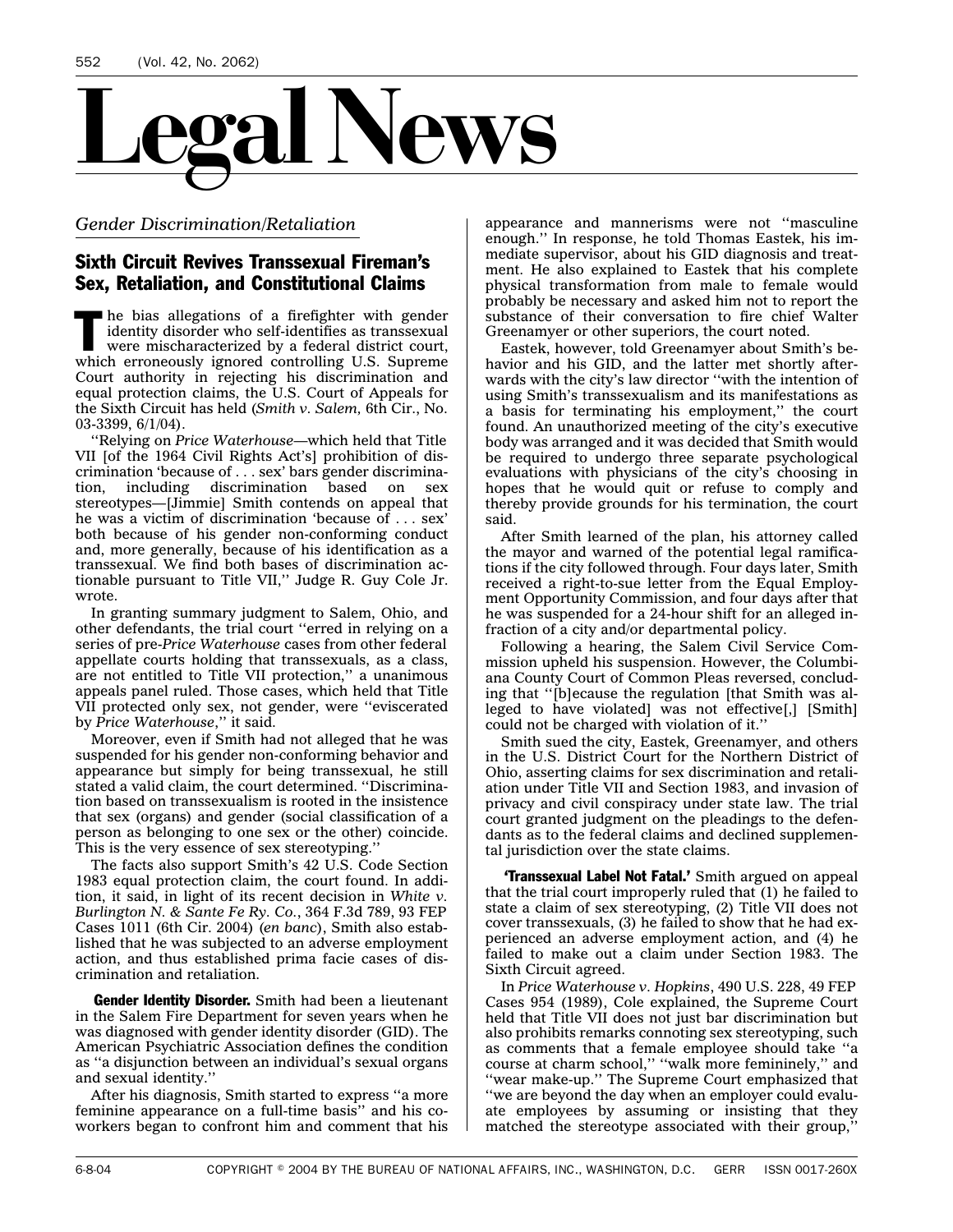<span id="page-16-0"></span>LEGAL NEWS (Vol. 42, No. 2062) 553

the court said. It added that as Judge Richard A. Posner of the Seventh Circuit has explained, ''the term 'gender' is one 'borrowed from grammar to designate the sexes as viewed as social rather than biological classes.' ''

Smith's allegations that his failure to conform to sex stereotypes concerning how a man should behave and look was the driving force behind the city's actions were sufficient to plead claims of sex stereotyping and gender discrimination, the court held. It rejected the trial court's ''implication'' that his ''claim was disingenuous,'' and ''merely 'invokes the term-of-art created by *Price Waterhouse*, that is, ''sex-stereotyping,'' ' as an end run around his 'real' claim, which, the district court stated, was 'based upon his transsexuality.' " The appeals court also rejected its conclusion that ''Title VII does not prohibit discrimination based on an individual's transsexualism.'' The cases relied on by the district court were decided prior to *Price Waterhouse* and were inapposite, the appeals court concluded.

These and later cases ''cannot be reconciled with *Price Waterhouse*, which does not make Title VII protection against sex stereotyping conditional or provide any reason to exclude Title VII coverage for non sexstereotypical behavior simply because the person is a transsexual,'' Cole wrote.

''[D]iscrimination against a plaintiff who is a transsexual—and therefore fails to act like and/or identify with the gender norms associated with his or her sex—is no different from the discrimination directed against Ann Hopkins in *Price Waterhouse*, who, in sexstereotypical terms, did not act like a woman,'' the court said. ''Sex stereotyping based on a person's gender non-conforming behavior is impermissible discrimination, irrespective of the cause of that behavior; a label, such as 'transsexual,' is not fatal to a sex discrimination claim where the victim has suffered discrimination because of his or her gender non-conformity.''

Moreover, Smith sustained a cause of action for sex bias based solely on the allegation that he was suspended because he is transsexual, the court held. ''By definition, transsexuals are individuals who fail to conform to stereotypes about how those assigned a particular sex at birth should act, dress, and self-identify.'' Such identification, it said, ''itself violates the prevalent sex stereotype that a man should perceive himself as a man,'' and provides the basis for an actionable claim.

Other Claims Also Revived. The court also revived Smith's constitutional and retaliation claims

The facts alleged in support of Smith's Title VII gender claims ''easily constitute a claim of sex discrimination grounded in the Equal Protection Clause of the Constitution, pursuant to § 1983,'' the court said. It cited *Back v. Hastings on Hudson Union Free Sch. Dist.*, 365 F.3d 107 (2d Cir. 2004) (42 GERR 377, 4/20/04).

Relying on *White v. Burlington N. & Sante Fe Ry. Co.*, 310 F.3d 443, 90 FEP Cases 388 (6th Cir. 2002), the district court ruled that Smith's Title VII discrimination and retaliation claims likewise failed because the court of common pleas' reversal of his suspension meant that he did not experience an ''ultimate employment decision.'' This was error, the appeals court concluded.

''[T]his Circuit has since vacated and overruled *White* . . . and joined the majority of other circuits in rejecting the 'ultimate employment decision' standard,'' Cole noted. And even if that standard pertained, the district court still erred, he said, because ''[t]here is no legal authority for the proposition that reversal by a judicial body—as opposed to the employer—declassifies a suspension as an adverse employment action.''

Judges William W. Schwarzer and Ronald L. Gilman joined in the court's opinion.

Randi A. Barnabee of Deborah A. Smith & Co. in Northfield, Ohio, represented Smith.

Aretta K. Bernard of Roetzel & Andress in Akron, Ohio, represented the city and the other defendants.

#### *Race Discrimination*

#### Postal Managers' Individual Claims Restored, But Hispanic Class Action Dismissal Affirmed

Individual employee discrimination claims can satisfy administrative exhaustion requirements through an agency-level class action bias complaint, the U.S.<br>Court of Appeals for the Tenth Circuit has decided ndividual employee discrimination claims can satisfy administrative exhaustion requirements through an agency-level class action bias complaint, the U.S. (*Monreal v. Potter,* 10th Cir., No. 02-1195, 5/17/04).

Judge David M. Ebel reversed the trial court's dismissal of individual race discrimination claims of seven Postal Service Hispanic managers and remanded their claims under Title VII of the 1964 Civil Rights Act for further proceedings.

However, the appeals court agreed with the district court that the plaintiffs as a group did not present a valid class claim and affirmed the dismissal of that portion of their complaint.

Discrimination, Retaliation Alleged. Between 1994 and 1996, three of the seven plaintiffs filed individual administrative bias claims with the U.S. Postal Service alleging denials of promotion, threatened discipline, and other harassment due to their race, as well as filing retaliation claims for pursuing Title VII charges.

In June 1996, five plaintiff managers, including the three who had first brought individual bias complaints, filed an initial charge with USPS, alleging a pattern and practice of discrimination against Hispanic managers.

In September 1996, the five managers were joined by two new plaintiffs in filing a class action formal administrative complaint with the agency. In that complaint, six of the seven plaintiffs also included individual allegations of discrimination. The new individual claims of the managers who had first filed claims between 1994 and 1996 were based on subsequent acts of alleged bias that were not included in their initial individual claims.

The class complaint was forwarded to the Equal Employment Opportunity Commission. After the EEOC failed to issue a decision on the complaint within 180 days, the plaintiffs filed suit in federal district court, including both class allegations and individual claims.

Ultimately, the EEOC and Postal Service rejected all of the individual claims as well as the class complaint.

The trial court threw out the individual claims of four managers who made their individual claims exclusively in the administrative class complaint for failing to exhaust the required administrative process at the agency and EEOC level on each individual claim.

For the three managers who had filed individual claims in advance of the administrative class complaint, the trial court ruled that they should have appealed or asked for reconsideration of the dismissal of their claims by EEOC and the agency, and so had not ex-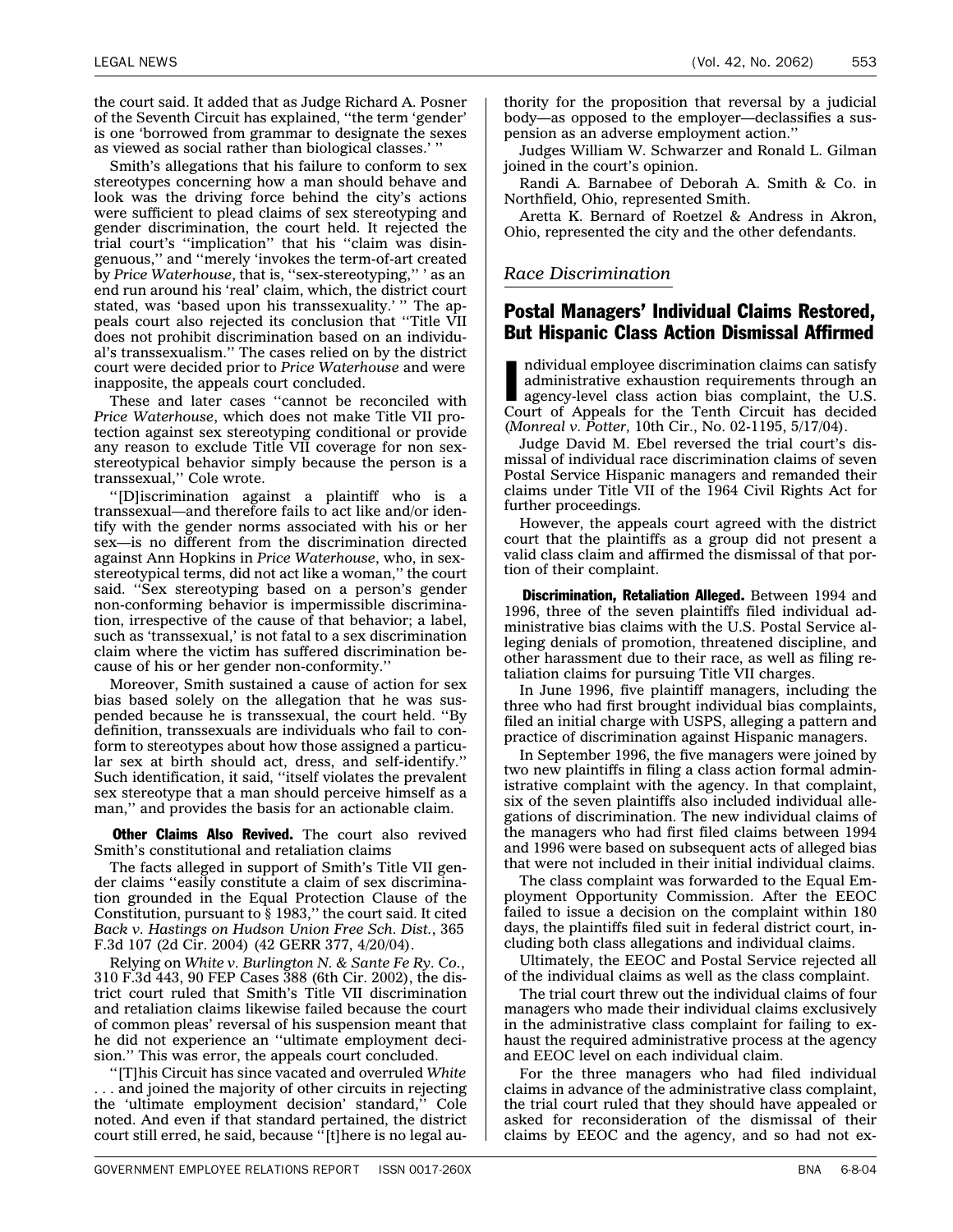<span id="page-17-0"></span>All Claims Administratively Exhausted. The appeals court said the parties agreed that the trial court erred in dismissing the individual claims of the three managers who filed with the agency before the class action.

Although the managers had the option to appeal the agency dismissal of their claims to the EEOC and request reconsideration if their appeal was then denied by EEOC, they were not obligated to do so in order to satisfy the administrative exhaustion requirement, the appeals court ruled in reinstating those individual claims.

The court rejected the Postal Service's challenge that the same claims were not timely filed, finding that because the service had never before cited a timeliness defense, it had waived the opportunity to raise it on appeal.

As for the individual complaints filed within the context of the administrative class complaint, the court acknowledged that EEOC regulations address individual and class complaints in different sections. However, ''we find that they do not mandate exclusive presentation of individual claims of discrimination in individual complaints,'' the court said.

The plaintiffs were permitted to assert individual claims within a class action civil complaint, the court ruled. The appeals court noted that EEOC regulations on class actions specifically include the processing of individual complaints through a class action claim. Pursuant to the rule, if no class-based bias is found, the individual claims included in the class complaint should be processed as individual complaints, the court said, citing 29 C.F.R. Section 1614.204(l)(2).

Sufficient Notice Provided. The court rejected the Postal Service's argument that the class complaint did not provide sufficient notice to the agency that individual claims were contemplated. By setting forth the information required to allege that they were proper representatives of a potential class, the plaintiffs were necessarily required to set forth the information on their individual claims, the court said.

Allowing the individual claims to satisfy the administrative exhaustion requirement through the class complaint promotes administrative and judicial efficiency, it added.

On the other hand, the appeals court agreed with the trial court that the plaintiffs had failed to meet the class certification requirements of Federal Rule of Administrative Procedure 23.

No common facts demonstrating a discriminatory pattern or practice or disparate impact were alleged in the complaint, the court said. The only common assertion is a general allegation that USPS failed to comply with Title VII, the court said.

Judges John C. Porfilio and Terrence L. O'Brien joined in the opinion.

David C. Warren of Warren & Boonin in Boulder, Colo., represented the employees.

Eric D. Miller of the Justice Department in Washington, D.C., represented the agency.

#### *First Amendment*

#### Court Refuses to Enjoin Discipline Of Officers Involved in Motorcycle Gang

Five Connecticut Department of Corrections officers<br>
failed to convince a federal trial judge to enjoin the<br>
department from disciplining them for being infailed to convince a federal trial judge to enjoin the department from disciplining them for being involved in a national motorcycle gang that is reputed to be a major drug trafficker whose members engage in violence, associate with white supremacists, and sell stolen motorcycle parts (*Piscattano v. Murphy,* D. Conn., No. 3:04cv682, 5/14/04).

Judge Mark R. Kravitz of the U.S. District Court for the District of Connecticut denied the plaintiffs' motion for a preliminary injunction pending the litigation of their constitutional claims against the department. The judge noted that there was no evidence that the five plaintiffs, led by Gary Piscattano, had engaged in any criminal activity or that the Waterbury, Conn., branch of the Outlaws Motorcycle Club was up to no good. Instead, as one plaintiff testified, he was a member because they ''rode bikes a lot, went to a lot of events, cookouts, parties, funerals, things like that.''

However, a preliminary injunction was not warranted, the court concluded, because the plaintiffs' First Amendment freedom of association claim was too shaky, given that their association with the Outlaws did not involve matters of public concern. ''[R]iding motorcycles, going to parties, and bonding with friends important as those activities undoubtedly are to Plaintiffs—simply do not touch upon matters of public concern, as required by the case law,'' the court said.

Links to Biker Gang Investigated. In August 2003, the department began investigating allegations that several correctional officers were members of or associated with the Outlaws. The Outlaws are a rival group to the Hell's Angels Motorcycle Club. Federal racketeering prosecutions against them have been initiated in Florida, Indiana, North Carolina, and Wisconsin, and several members have been convicted of felonies, according to a government report relied upon by the department.

The department interviewed the plaintiffs, all of whom, until that point, had spotless disciplinary records over the course of their careers, which extended from nine to 18.5 years. The evidence also showed they were law-abiding citizens, the court added.

Three of the plaintiffs admitted that they were members of the Outlaws at one time, but claimed to have left the group before the department started its investigation. Those officers were found to have been ''less than truthful'' about having left the group. Ultimately, the department decided to fire them for being members of the group and for being less than truthful.

The department decided the other two plaintiffs never were members but did attend some Outlaw functions. Those workers, who admitted to attending the functions, were issued ''formal counselings'' and were told that any recurrence of the behavior would lead to more severe discipline up to and including termination.

The plaintiffs sued under the Civil Rights Act of 1871 (42 U.S. Code Section 1983) claiming violations of their constitutional rights, including their First Amendment right to freedom of association.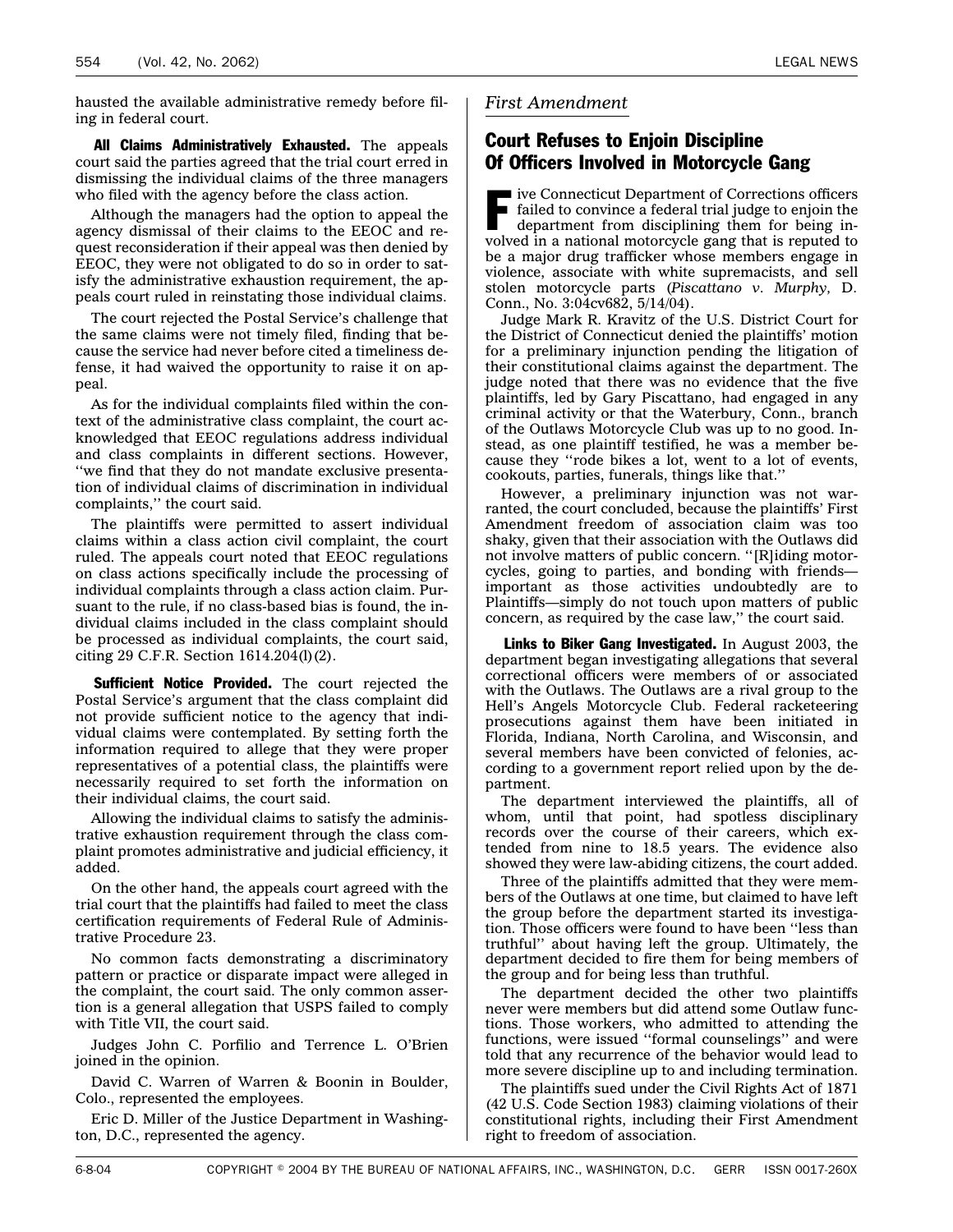<span id="page-18-0"></span>The employees sought an order enjoining the department from dismissing the three workers found to be less than truthful, rescinding the counseling given to the other two, and ordering the department to refrain from taking any action against the workers for associating with the Outlaws.

Court Reluctantly Assumes Irreparable Harm. To obtain a preliminary injunction, the plaintiffs had to show they would experience irreparable harm without one, and either a likelihood of success on the merits or sufficiently serious questions on the merits making them fair ground for litigation, the court explained.

Reluctantly, the court assumed the plaintiffs established irreparable harm by asserting that being fired or disciplined for associating with the Outlaws chilled their First Amendment associational rights. ''[I]t would appear that under existing precedent, Plaintiffs have made all the showing they must make in order to qualify for a presumption of irreparable harm,'' the court said.

The court added, however, that it was unclear if this presumption of irreparable harm should apply where the associational rights at issue involve a social club or a gang.

''[T]he court doubts that being prevented from attending social events during the pendency of this action is the type of injury that should give rise to a presumption of irreparable harm and that should, therefore, justify a preliminary injunction against state officials in the management of their employee workforce,'' the court said.

No Matters of Public Concern, Court Says. As for the merits of their case, the plaintiffs could show a violation of their First Amendment association rights by showing first that their activities touched on matters of public concern, and second that their interest in the association outweighed the government's interest in efficient public service.

The plaintiffs failed to show that their expressive association was a matter of public concern, the court said. ''All of the plaintiffs testified that their purposes in wanting to associate with the Outlaws were purely social,'' the court said, adding that it did not mean to belittle the value of friendship and fellowship.

The plaintiffs argued that matters of public concern could be found in the Outlaws' messages of acceptance of nonmainstream individuals, of nonconformance to society's rules, and of the values of biking and brotherhood. ''If Plaintiffs' argument were correct, any grouping of people for any purpose would involve a matter of public concern,'' the court said.

Even if the plaintiffs' association with the Outlaws involved matters of public concern, the balancing of the parties' interests tips in favor of the employer, the court found. Given the disruption that could occur in the prison if the Waterbury chapter were to begin engaging in criminal activity—a turn of events expected by the state police and Federal Bureau of Prisons due to the group's rivalry with the Hell's Angels—the department was justified in preventing the future disruption by disciplining the workers, the court said.

However, since no matters of public concern are at issue, the employer's actions pass constitutional muster if there is a rational basis for the actions, the court said, finding that this test was met.

The department ''has sound reasons for not wanting its correctional officers to become members of or associate with groups such as the Outlaws that have been accused of criminal activity on a national basis and are known to have longstanding feuds with other groups that are present in the prison population, such as the Hell's Angels,'' the court said.

The court noted that the plaintiffs might be about to present viable claims in grievance proceedings initiated by their union. Several of them asked their supervisors about their association with the Outlaws, and were told it was not a problem so long as they did not engage in criminal activities. Also there was some evidence that they received more severe discipline than other correctional officers found to be less than truthful in other contexts. That evidence, however, was not at issue here, the court said.

Kathleen Eldergill of Beck & Eldergill in Manchester, Conn., represented the plaintiffs.

Mark P. Kindall of the state attorney general's office in Hartford, Conn., represented the agency.

#### *Privacy*

#### IG's Report Shielded by Executive Privilege, Not Available to Plaintiff During Discovery

Sexual harassment plaintiff who sought access to investigative files backing up a Pennsylvania inspector general's report on harassment within the investigative files backing up a Pennsylvania in-Pennsylvania State Police may not obtain that information in discovery because it is shielded by executive privilege, a federal district court has decided (*Haber v. Evans*, E.D. Pa., No. 03-CV-3376, 5/4/04).

Granting the inspector general's motion to quash a subpoena, the U.S. District Court for the Eastern District of Pennsylvania ruled that the IG's interest in maintaining the confidentiality of government sources, its subjective analyses, and other material underlying its public report on the state police's history of harassment outweighed plaintiff Ashley Haber's need for the information. Among other factors, the court observed that the IG's public report provides a road map for discovery for Haber, who is free to question under oath individuals named in that report.

Judge Cynthia M. Rufe said that enforcing the plaintiff's subpoena in this case could interfere with the IG's function by discouraging public officials and others from talking candidly in private about matters under investigation.

''While the investigative materials in the OIG file may assist [Haber] in proving her case, the subpoena is essentially an attempt to use the Inspector General as her own liability expert,'' the court said. ''Although the investigation was funded with taxpayer dollars, the OIG undertook the investigation to improve PSP [Pennsylvania State Police] policies and programs that serve the general public, even though individual lawsuits are pending. Moreover, [Haber] seeks monetary damages only in this case. She has not requested any injunctive relief against the PSP, and she should not be permitted to prosecute this civil action at the taxpayers' expense.''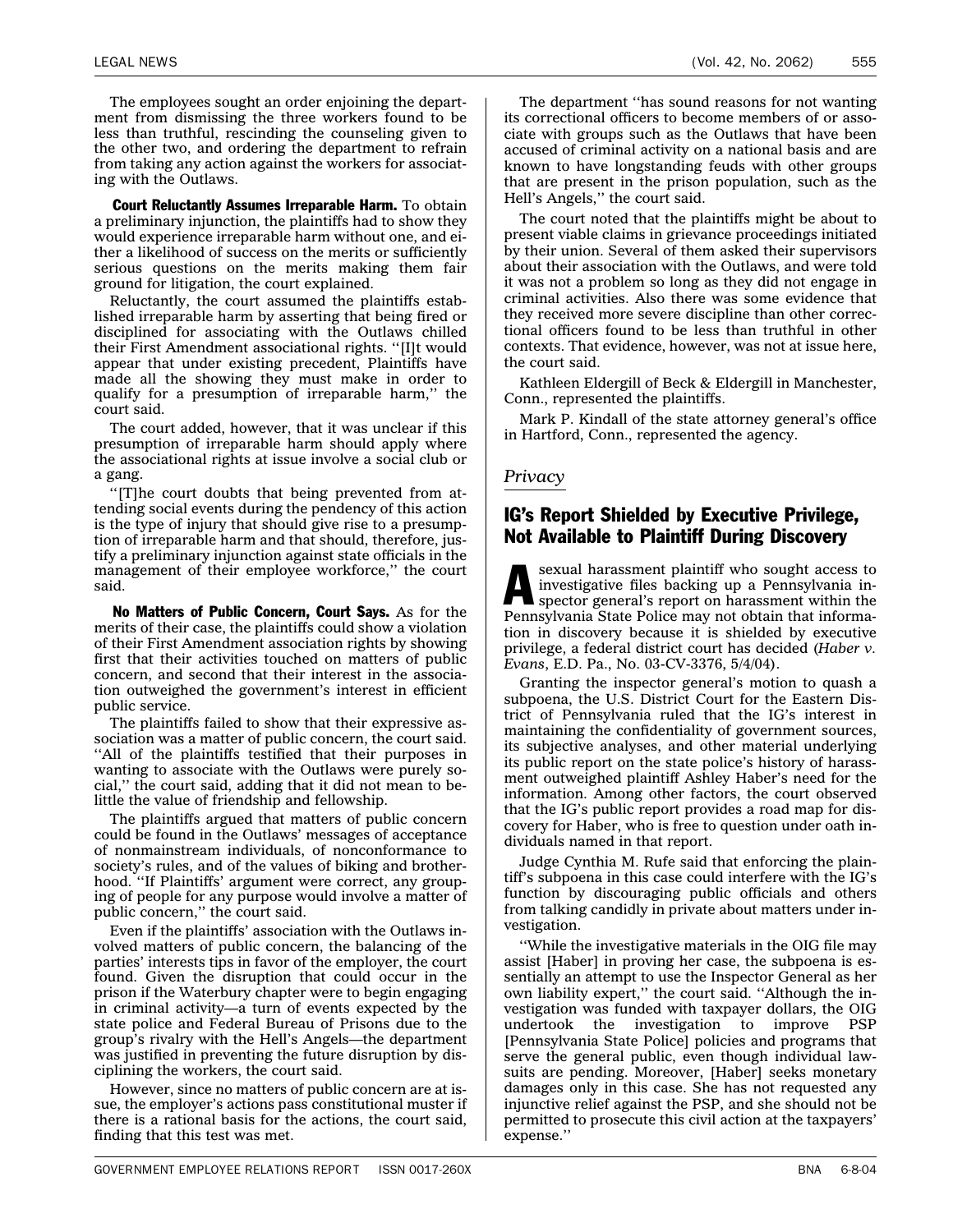<span id="page-19-0"></span>IG Report Documented Harassment. In June 2003, after disclosure of detailed charges of sexual harassment and sexual misconduct by members of the state police, the Pennsylvania Office of Inspector General (OIG) began an investigation to establish the groundwork for making operational changes and improvements within the PSP and preventing and deterring future incidents of harassment.

The OIG probe included a review of sexual harassment complaints filed with the PSP Bureau of Professional Responsibility (BPR) from 1995 through 2003, administrative regulations, and pleadings and discovery in the unpublished opinion in *Maslow v. Evans* (E.D. Pa. 11/7/03), a lawsuit under 42 U.S. Code Section 1983 seeking to hold various PSP supervisors liable as a result of the criminal misconduct of former state trooper Michael Evans. The inspector general also interviewed PSP personnel, a representative from the governor's office, and subjects, complainants, and witnesses in cases in which PSP had investigated charges of sexual harassment or misconduct. The OIG investigation generated various reports, flow charts, and memoranda, according to the court.

In September 2003, the OIG issued a public report criticizing PSP policies and acknowledging a ''voluminous record of unsavory behavior'' by some PSP members. The inspector general recommended creating a commission to investigate sexual misconduct in law enforcement as well as the following steps: requiring all PSP members to report alleged sexual misconduct directly to BPR; prohibiting supervisors from investigating charges of direct subordinate misconduct; requiring complete documentation of all BPR investigative interviews; providing information on all prior misconduct cases to new supervisors when state troopers are transferred; and improved training for background investigators.

Haber, a sexual harassment plaintiff in a pending civil suit against the PSP, served a subpoena on the inspector general, seeking numerous documents relied upon to prepare the September 2003 report. Inspector General Donald L. Patterson resisted disclosure, asserting that the entire investigative file is shielded either by executive privilege, the deliberative process privilege, the self-critical analysis privilege, or the law enforcement-investigative privilege. Patterson asked the district court to quash the subpoena.

**Executive Privilege Sustained.** In seeking to enforce the subpoena, Haber argued that the investigative documents the inspector general relied upon to prepare his September 2003 are not absolutely privileged and that discovery is especially important in this case because it concerns the conduct of public officials. She contended that the OIG investigative file is clearly relevant to her legal claims, that other courts have required production of similar files despite claims of privilege, and that without the file, it would be extremely difficult for her to prove that PSP policymakers had knowledge of and condoned instances of sexual harassment.

Executive privilege shields '' 'internal communications offering opinions and recommendations' in order to 'safeguard free expression in giving intragovernmental advice by eliminating the possibility of outside examination as an inhibiting factor,' '' Judge Rufe wrote. ''However, the privilege is not absolute, and should be upheld only if damage to the executive department or the public interest outweighs the harm to the plaintiff from non-disclosure.''

Citing *Frankhauser v. Rizzo*, 59 F.R.D. 339 (E.D. Pa. 1973), the court evaluated the OIG's executive privilege argument by considering the 10 factors listed in *Frankhauser*. Among those factors are whether disclosure would thwart government processes by discouraging citizens or public officials from providing information and whether a party has alternative means for obtaining the information sought in a subpoena, the court noted.

In this case, the court said, seven of the 10 *Frankhauser* factors tilt in favor of nondisclosure. Haber failed to show that the relevant information in the investigative files could not be obtained through other means, the court added.

''There is no indication that any of the OIG's witnesses are deceased or unavailable or that any of the information contained in the investigative files is not otherwise available to plaintiff,'' Rufe wrote. ''Moreover, requiring [Haber] to obtain PSP records, including personnel files, directly from the PSP gives the [state police] records custodian the opportunity to object to the release of files containing confidential information.''

The court concluded that executive privilege covers the OIG's investigative files and evaluative materials and that Haber had failed to demonstrate an overwhelming need requiring the court to override the privilege.

''Confidentiality is vital to OIG investigations because it protects government sources, encourages candor, and enhances the effectiveness of investigative techniques and procedures,'' Rufe wrote. ''Due to the voluminous records already in [Haber's] possession as well as her ability to question each of the high-ranking PSP officials under oath through the discovery process, the court quashes the subpoena on the basis of executive privilege.''

Thomas W. Sheridan of Sheridan & Murray in Philadelphia represented Haber.

Sue A. Unger of the state attorney general's office and Gene M. Linkmeyer and James P. Golden of Hamburg & Golden, all of Philadelphia, represented the defendants.

*Sexual Harassment/Retaliation*

#### Partial Dismissal of Section 1983 Lawsuit Advised on Harassment, Retaliation by DA

**A** former county employee's equal protection claim<br>against the district attorney for alleged sexual ha-<br>rassment should be dismissed, but the plaintiff against the district attorney for alleged sexual harassment should be dismissed, but the plaintiff may proceed with a retaliation claim under 42 U.S. Code Section 1983, a magistrate judge in the U.S. District Court for the District of Maine has decided (*Denning v. Povich*, D. Me., No. 04-04-B-H, 5/3/04).

Recommending partial dismissal of the lawsuit, Magistrate Judge David M. Cohen recommended that plaintiff Tammy Denning not be allowed to proceed with her sexual harassment claim against defendant Michael Povich in his official capacity either because Maine law classifies the district attorney as a state official or because Denning failed to allege a county policy or custom of sexual harassment.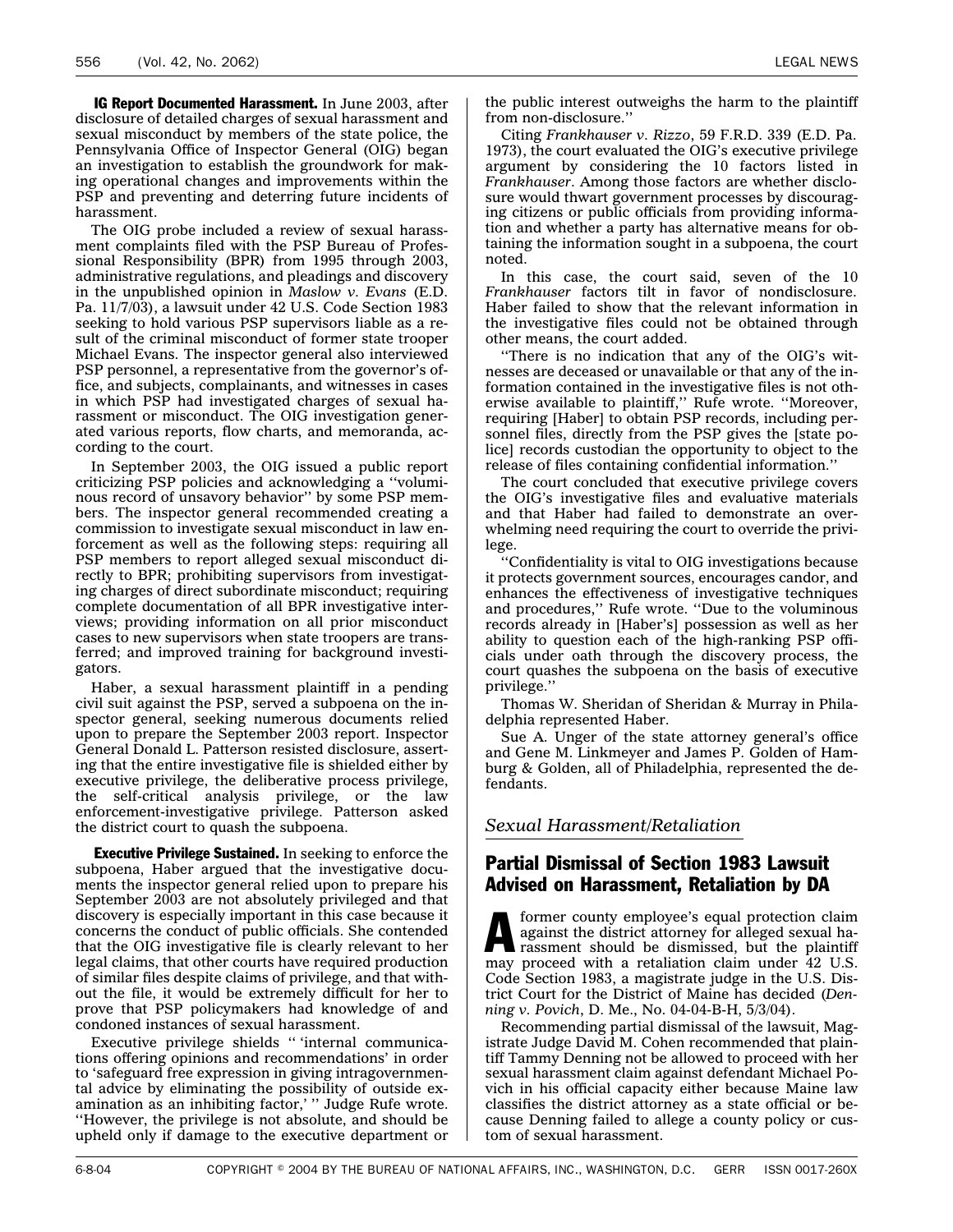Under the 11th Amendment, state officials in their official capacity are not subject to lawsuits for damages for alleged constitutional violations under Section 1983, the court explained. A Maine statute provides that ''all district attorneys . . . are full-time officers of the state.'' Denning argued that Povich, the elected district attorney for Hancock and Washington counties, was nevertheless a county official subject to suit under Section 1983. (She declined to name the county as a defendant.) Denning relied on two Maine state court rulings that district attorneys enjoy absolute immunity from Section 1983 lawsuits only for actions taken in their role as prosecutors.

No Need to Resolve Immunity Issue. Cohen wrote that although he was inclined to agree with Povich that the defendant is a state official immune for purposes of the Section 1983 claims asserted by Denning, it was unnecessary to resolve that issue in order to dismiss Denning's sexual harassment claim.

''If [Povich] is a state official, he clearly cannot be sued in federal court in his official capacity under section 1983,'' the court said. ''If the defendant is a county official, any claim against him in his official capacity is a claim against the county. The county may only be sued under section 1983 in an official capacity action when the plaintiff alleges that a policy or custom of the county played a part in the violation of federal law. The complaint in this action cannot reasonably be read to allege the existence of any such policy or custom. The defendant is accordingly entitled to dismissal of all claims asserted against him in his official capacity.''

The court added, however, that Denning should be allowed to proceed on her second Section 1983 claim, which alleged that Povich retaliated against her for protected speech (her grievance filed with the county board of commissioners) by making it difficult for her to transfer to another county job and then ensuring that her work life was miserable after she did transfer. Denning alleged that her resignation in January 2003 was a constructive discharge.

Denning may proceed with her First Amendment retaliation claim against Povich in his individual capacity, the magistrate recommended. Although the court observed that Denning's sexual harassment claim alone is not necessarily ''speech on a matter of public concern,'' it said her additional complaint that Povich routinely referred to women as ''bitches'' and ''whores'' is a matter of public concern. The plaintiff's allegation that Povich played a role in her constructive discharge meets the 'adverse action" requirement for First Amendment retaliation and the district attorney failed to show that he enjoys qualified immunity from the Section 1983 retaliation claim as a matter of law, the court added.

''A reasonable lawyer serving as a district attorney would have known in 2002 and 2003 that retaliation for a public employee's exercise of her right to free speech was not protected by the Constitution and that some internal grievances are protected by the First Amendment,'' Cohen wrote.

**Alleged Harassment by Supervisor.** Denning was hired in December 1999 to work as a victim witness advocate in the Hancock County district attorney's office, where Povich was her direct supervisor. Denning alleged that during her employment, Povich made several sexually suggestive comments to her and also repeatedly referred to female crime victims as ''bitches'' or ''whores.''

In March 2002, Denning filed a grievance regarding Povich's alleged conduct. The county board of commissioners upheld the grievance and offered to find Denning another job. Denning alleged that in retaliation for her grievance, Povich worked to defeat her reassignment to another county job. After she secured a transfer, she alleged, Povich ''made her working life quite difficult,'' causing her constructive discharge in January 2003.

Denning sued Povich for injunctive relief and damages under Section 1983, alleging that he had violated her constitutional rights through sexual harassment in violation of the 14th Amendment equal protection clause and retaliation for First Amendment protected speech. She did not name the county as a defendant. Povich moved to dismiss both counts.

**First Amendment Claim Proceeds.** As an initial matter, the court said, Denning's request for injunctive relief should be dismissed, since she is neither seeking reinstatement nor alleging wrongful conduct toward any county employees other than herself. That leaves Denning's Section 1983 claims for compensatory and punitive damages against Povich in his individual and official capacities, the court noted.

The official capacity claims should also be dismissed, the court said, either because Povich is a ''state official'' immune from damages claims under Section 1983 or because he is a county official and Denning alleges no county policy or custom of sexual harassment or retaliation.

Povich argued that the First Amendment retaliation claim against him in his individual capacity should likewise be dismissed. The defendant claimed that Denning failed to allege a valid First Amendment claim either because her grievance to the county board was not speech on a ''matter of public concern'' or because Povich's alleged obstruction of her transfer efforts and interference in her subsequent job was not ''adverse action'' sufficient for a retaliation claim.

'Matter of Public Concern.' Rejecting the defendant's argument, the court observed that in addition to alleging a personal sexual harassment claim, Denning had complained to the board about Povich's alleged repeated use of sexually offensive terms to refer to female crime victims. ''I conclude that the allegation concerning [Povich's] repeated offensive characterization of female victims does constitute speech on a matter of public concern,'' Cohen wrote.

The court also found that Denning had sufficiently pled ''adverse action,'' given her claim that Povich's alleged conduct after her successful grievance contributed to her constructive discharge. ''While the complaint in this case veers perilously close to expressing this element of the retaliation claim as a 'bald assertion,' I conclude that an adverse employment action is adequately pleaded,'' Cohen wrote.

Povich argued that even if Denning adequately alleged a retaliation claim, he enjoys qualified immunity against the Section 1983 claim. He contended that Denning's case is one in which her constitutional right was "not clearly established" given that she claims a ''double'' violation—i.e., that Povich did not directly cause her constructive discharge but induced other supervisors to treat Denning so badly she was forced to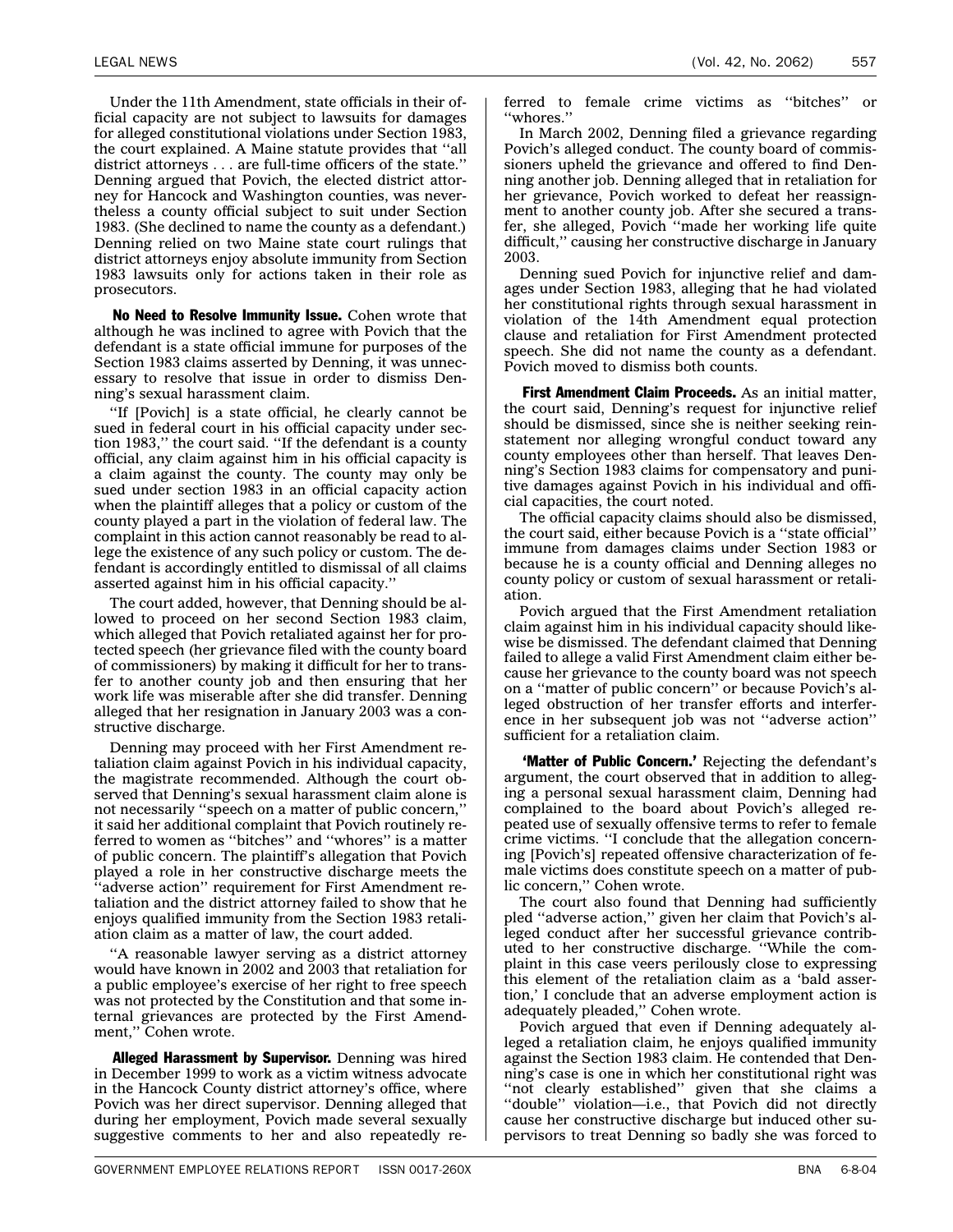<span id="page-21-0"></span>resign. Povich added that ''a reasonable district attorney'' would not have known that he ''was acting unconstitutionally by speaking to others, as the plaintiff apparently alleges.''

The court, however, declined to recommend that Denning's retaliation claim must be dismissed because Povich enjoys qualified immunity. Instead, the court suggested that a reasonable district attorney should have been aware that some employee grievances are shielded by the First Amendment and that adverse actions taken thereafter may violate a public employee's constitutional rights.

''It may well be that [Povich] is entitled to summary judgment based on the facts,'' Cohen wrote. ''The facts underlying the defense of qualified immunity are not before the court at this time, however. The only question before the court is whether, based on the allegations in the complaint, [Denning] would not be able to recover under any set of facts due to the defendant's qualified immunity. That question must be answered in the negative.''

Arthur J. Grief and Julie D. Farr of Gilbert & Grief in Bangor, Maine, represented Denning.

Susan P. Herman, assistant state attorney general in Augusta, Maine, represented Povich.

#### *Disabilities Discrimination*

#### Court Rejects Postal Employee's Claims Of Rehab Act Disability Bias, Retaliation

postal worker with a chronic back condition failed<br>to prove that the Postal Service either discrimi-<br>nated against him based on his disability or retalito prove that the Postal Service either discrimiated against him in violation of the Rehabilitation Act when it transferred him from a preferred job and placed him in another position modified to fit his physical limitations, a federal trial court has decided (*Trobia v. Henderson*, W.D.N.Y., No. 01-CV-6414-DGL-JWF, 4/26/04).

Following a bench trial on plaintiff David Trobia's claims, the U.S. District Court for the Western District of New York found that Trobia has a disability within the meaning of the Rehabilitation Act, which has standards identical to those under the Americans with Disabilities Act. The court found, however, that Trobia was not a ''qualified'' individual with a disability because he could not perform the essential functions of the ''box section'' job he desired.

In addition, the Postal Service did not discriminate on the basis of disability by removing Trobia from his initial light duty position and it reasonably accommodated his back condition by structuring an alternative job to fit his physical limitations, the court decided.

**History of Back Trouble.** Trobia has worked in a Rochester, N.Y., post office since 1983, and has experienced back problems since at least 1988. In August 1993, Trobia underwent a posterior lateral spine fusion and was out of work on medical leave until July 1994, when he returned part-time.

Trobia returned to work full-time in September 1994 to the ''box section,'' in a limited duty position that the Postal Service created to fit his post-surgical medical restrictions. In the fall of 1995, Postal Service management began discussions with union representatives about creating several limited duty positions on each shift to assist disabled employees. Trobia's name was mentioned during those discussions, and the employer determined that he would be moved from the box section sometime in the near future.

On Jan. 12, 1996, however, Trobia was summarily removed from the box section after an altercation with a co-worker. Several employees in the section had complained about Trobia to their supervisor and apparently the Jan. 12 incident was the last straw. The Postal Service moved Trobia to a new ''handicapped case'' job pitching mail, where he worked from January 1996 through June 1997. Trobia repeatedly asked the Postal Service to return him to the box section but the service declined to do so.

Trobia ultimately sued under the Rehabilitation Act, claiming that the Postal Service had discriminated based on disability by removing him from the box section, had failed to accommodate his disability, and had retaliated against him for his disability bias complaints.

Judge David G. Larimer presided at a weeklong bench trial on Trobia's claims in November 2003.

Plaintiff Has Disability. As an initial matter, the court found that Trobia has a disability within the meaning of the Rehabilitation Act because his post-surgery back condition substantially limited his ability to lift objects and to sit, stand, or walk for extended periods, as compared to the average person in the general population.

The Postal Service contended that some of Trobia's activities outside the workplace belied his contention that he was substantially limited in major life activities. For example, Trobia conceded that he played golf approximately twice a week and a Postal Service representative saw Trobia sit through a two-hour movie and subsequent dinner of at least one hour. The Postal Service was suspicious enough of Trobia's claims that it placed him under surveillance and produced videotapes that the court received in evidence.

''Despite this conflicting evidence, I find that [Trobia] has presented sufficient evidence that he was disabled within the meaning of the act," Judge Larimer wrote. ''It is clear that [Trobia's] physicians, as well as an independent medical examiner, consistently were of the opinion that [Trobia's] abilities to sit, stand, and walk were significantly restricted. I find as a matter of law that, when compared to the average person in the general population, the condition, manner, and duration under which [Trobia] could sit, stand, and walk were significantly restricted.''

The court agreed with the Postal Service, however, that Trobia was not an ''otherwise qualified'' individual with a disability because he could not perform all the essential functions of the box section job.

Trobia's duties in the box section from 1994 through January 1996 included waiting on customers, sitting at a desk doing paperwork on insured mail, renting post office boxes, and distributing or ''sticking'' mail in cases containing customer post boxes.

Trobia was not performing all the essential functions of a box section employee, however, the court found. Rather, he performed ''light'' work, could not lift mailbags in excess of 20 pounds, and did not ''stick'' mail because it might exacerbate his back condition. That the Postal Service allowed Trobia to work in the box section without performing those functions does not mean they were not ''essential,'' the court said. It added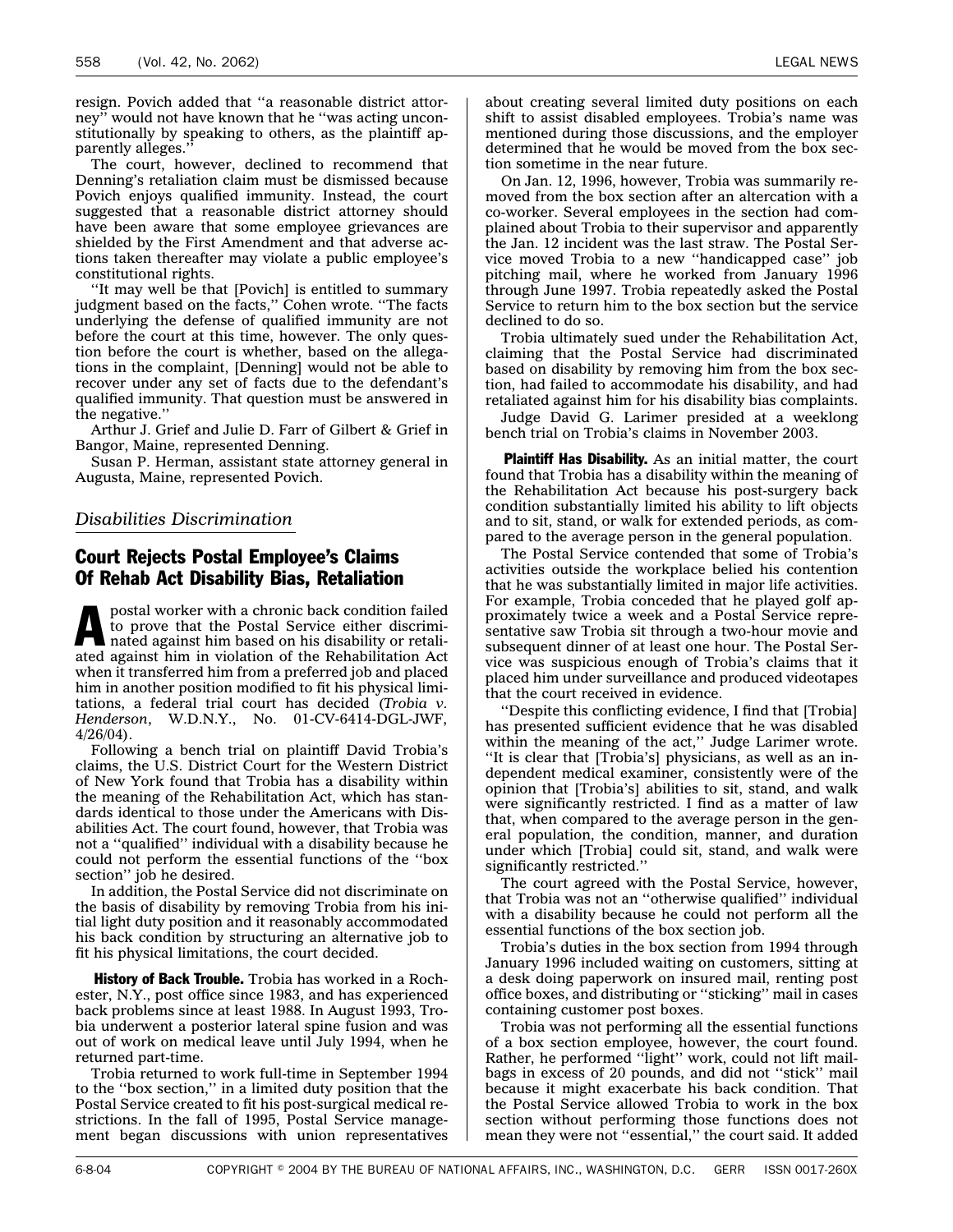<span id="page-22-0"></span>that the employer should not be punished for allowing Trobia to work in the section despite his inability to perform those essential functions.

**Reasonable Accommodation Provided.** Trobia argued that the Postal Service violated the statute by requiring him to work in the ''handicapped case'' after his transfer from the box section and by not placing him in another position consistent with his medical restrictions.

The court, however, found that the Postal Service accommodated Trobia's disability by conferring with his doctors, modifying the ''handicapped case'' job to fit his restrictions, and changing aspects of the job after Trobia complained, although perhaps not with the alacrity the plaintiff would have preferred.

''[N]one of the actions by the USPS violated the Act by failing to accommodate or by retaliating for engaging in protected activity,'' Larimer wrote. ''The USPS has met its burden of demonstrating that the accommodations it provided plaintiff were reasonable within the meaning of the Act. The accommodations may not have been to [Trobia's] liking, but they were not inconsistent with his needs and limitations as directed by his physicians. Furthermore, I find that [Trobia] failed to establish that the USPS engaged in retaliation.''

The court found that Trobia was not removed from the box section for discriminatory reasons, but rather for ''legitimate operational reasons'' related to personnel problems that the plaintiff himself acknowledged. ''[T]he fact that Trobia worked in the Box Section for a period of time, although unable to perform the essential functions of that job, did not create any vested rights to continue to do so,'' the court said. ''The USPS should not be punished for being more generous to plaintiff by allowing him to remain in a job that he was unable to perform.''

Tasks Modified in Response to Requests. The employer reasonably accommodated Trobia's work restrictions by placing him in the ''handicapped case'' job, which was specifically designed for employees returning from injury. Trobia argued that the new job worsened his back condition, but the court disagreed. It also noted that, when Trobia complained about new symptoms, the Postal Service modified his tasks.

''Plaintiff decided on his own when to sit, stand, and walk based on his tolerance and pain level,'' the court said. ''With the exception of certain reasonable restrictions as to where plaintiff could walk at the facility during the workday, the USPS did not restrict plaintiff in any manner, concerning his need to take breaks and change positions. Trobia conceded on cross examination that, at the handicapped case, he worked at his own pace and there were no minimum production standards that he had to meet.''

Trobia did not prove any adverse employment actions necessary to maintain a retaliation claim under the act, the court concluded.

Christina A. Agola of Rochester, N.Y., represented Trobia.

Brian M. McCarthy of the U.S. attorney's office in Rochester represented the Postal Service.

#### *Liability*

#### Sheriff's Office May Be Vicariously Liable For Deputy's On-Duty Sex Attack on Citizen

Vermont county sheriff may be held vicariously liable for a deputy's on-duty sexual assault of a citizen if the victim shows that the deputy was aided in accomplishing the misdeed by his employment relationship, the Vermont Supreme Court has decided in a 3-2 ruling (*Doe v. Forrest,* Vt., No. 2002-184, 5/7/04).

The assault was outside the deputy's scope of employment, and thus under prior law would not give rise to vicarious liability, Justice John A. Dooley said. However, the court agreed with the plaintiff that vicarious liability may nevertheless arise under the principles of the *Restatement (Second) of Agency* Section 219(2)(d) as analyzed in the sexual harassment context in *Faragher v. Boca Raton*, 524 U.S. 775, 77 FEP Cases 14 (1998), and *Burlington Indus. Inc. v. Ellerth*, 524 U.S. 742, 77 FEP Cases 1 (1998). The case was remanded for additional factfinding.

The deputy routinely visited the convenience store where the 20-year-old female plaintiff worked as part of his ''community policing function.'' On one evening visit, after having pulled the woman's head in various directions by grabbing her pony tail, he showed her a picture in an adult magazine of a woman performing fellatio and coerced her to perform oral sex in a secluded area of the store. He later pleaded no contest to charges of lewd and lascivious behavior and neglect of duty, and resigned from his job.

The plaintiff sued the sheriff and the sheriff's department, alleging that they were vicariously liable for her injuries. The trial court granted the defendants summary judgment, finding that they were not vicariously liable under the doctrine of respondeat superior or alternative theories of liability under Section 219(2)(d).

No Apparent Authority. The supreme court affirmed as to respondeat superior liability. The deputy did not act within the scope of his employment as required by that doctrine, the court said, because his misconduct was ''rooted in prurient self-interest'' and not by a purpose to serve the county sheriff.

But the court reversed and remanded on the Section 219(2)(d) theory. Under that formulation, a master may be liable for the torts of a servant acting outside the scope of his employment if ''the servant purported to act or to speak on behalf of the principal and there was reliance upon apparent authority, or he was aided in accomplishing the tort by the existence of the agency relation.'' The plaintiff asserted liability under both prongs of this disjunctive provision.

The court quickly dispatched the ''apparent authority'' theory. Apparent authority generally relates to an agent's purporting to exercise a power that the agent does not have, rather than to threatened misuse of actual power, but the existence of apparent authority depends on the plaintiff's showing that she relied on the agent's misrepresentation because of some misleading conduct by the principal, the court said. There was no evidence that the sheriff's department communicated or manifested the deputy's authority to engage in sexual misconduct on duty, it said. To hold that providing the deputy with a gun, badge, and uniform created appar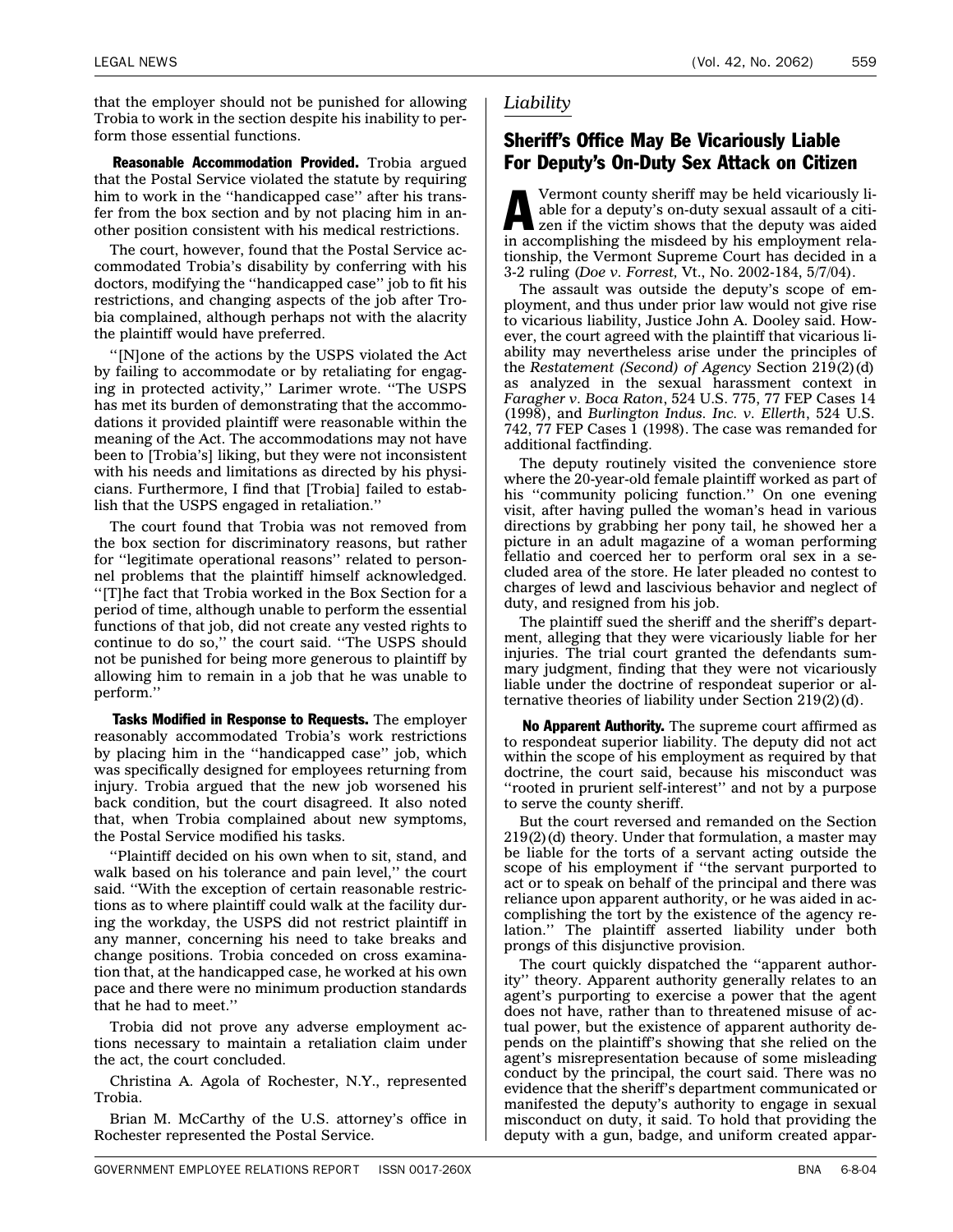<span id="page-23-0"></span>ent authority ''would necessarily mean that all law enforcement officers have the apparent authority to engage in sexual misconduct,'' the court reasoned.

Aid in Accomplishment. A triable issue exists, however, as to whether the deputy was aided in accomplishing the tort by his job, the court ruled. It cited *Faragher* and *Ellerth* for the proposition that this prong of Section 219(2)(d) is a distinct basis of liability from, rather than merely ''refining,'' the apparent authority prong, and is triggered, in the words of *Faragher*, when ''tortious conduct is made possible or facilitated by the existence of the actual agency relationship.''

According to the state court, *Faragher* ''emphasized three main considerations in applying  $\S 219(2)(d)$  in the supervisor-employee relationship: the opportunity for contact created by the relationship; the powerlessness of the employee to resist the supervisor and prevent the unwanted contact; and the opportunity to prevent and guard against the conduct.'' Parallel factors support applying the provision in this case, the court said.

Law enforcement officers have ''unique access'' to citizens depending upon them for protection, particularly under modern community policing practices, the court said. They also have ''extraordinary power'' over citizens, and when the law enforcement officer is the wrongdoer, the citizen ''is also stripped of the official protection that society provides,'' becoming ''particularly vulnerable and defenseless.'' In addition, local governments and supervisory officials have a greater opportunity to guard against officers' misconduct.

''No incentive to prevent this kind of conduct is created by leaving the victim uncompensated,'' the court said. ''Nor do we think we create an adequate incentive by requiring a plaintiff to prove that the employer inadequately supervised the officer.''

Gained Access Through Position. Here, the court ruled, a jury could reasonably have found that the deputy gained access to the plaintiff when she was alone in the store by virtue of his position in using it to make inquiries about her work schedule, and in leaving his cruiser parked in front of the store with its lights on, which could have deterred others from entering. The plaintiff's testimony that the deputy had told her on the day of the assault that, if he ever used his gun, he would shoot to kill, also supported her case. On the other hand, her testimony that she did not know why else she may have been intimidated by the deputy, such as his wearing a uniform, indicated a disputed issue of fact as to her state of mind, the court said, reversing the summary judgment and remanding.

Dissenting, Justice Marilyn S. Skoglund, joined by Chief Justice Jeffrey L. Amestoy, argued that the court's ''broad application'' of Section 219(2)(d)'s second prong ''has created a threat of vicarious liability that knows no borders'' and could sweep in other employees such as teachers, physicians, and probation and correctional officers.

David Putter of Montpelier, Vt., represented the plaintiff.

Pietro J. Lynn of Burlington, Vt., represented the defendants.

*Full text of the opinion is available at http:// pub.bna.com/lw/2002184.htm.*

### Case Notes

#### Discharge

Merit Systems Protection Board did not err when it (1) rejected General Services Administration employee's petition for review of its administrative judge's findings that she had committed offense for which she had been removed and that she had not sustained her asserted affirmative defenses of, among other things, racial discrimination and retaliation for previous participation in EEO process, and (2) granted GSA's petition for review of judge's mitigation of her penalty to suspension without pay and then sustained her removal, even though judge found that GSA had failed to prove two of three specifications that it had cited to support charge of insubordination against her, since proof of one—but not all—specifications is sufficient to sustain charge, substantial evidence supports finding that she had been insubordinate, and deciding official considered her medical condition and positive attributes in concluding that her continued disruptive behavior warranted her removal (*Murry v. GSA,* 92 FEP Cases 1288, Fed. Cir., No. 03-3297, 5/5/04).

#### Pre-Employment Inquiries

Factual issue exists as to whether applicant for temporary position with U.S. Postal Service had been offered job at pre-hire session attended by approximately 50 other applicants, where human resource specialist who conducted session and applicant differ as to what was said at session, and documents that she completed during session referred to her variously as ''applicant,'' someone ''qualified for employment consideration,'' and ''new hire'' (*Brady v. Potter,* 15 AD Cases 916, D. Minn., No. 02-1121 (DWF/SRN), 4/30/04).

#### Due Process

Post-termination remedies, no matter how elaborate, do not relieve city of its obligation to provide minimal pre-termination due process, and discharged police officer stated 14th Amendment claim under 42 U.S. Code Section 1983, where city concedes that it acted under color of state law and that officer possessed protected property interest in his job, and officer's telephone conversations with deputy chief and chief—in which he first learned that city would not let him return from long-term disability leave and that his rank had been ''done away with''—occurred after effective date of his termination and provided neither summary of city's reasons for terminating him nor opportunity to respond (*Montgomery v. City of Ardmore,* 21 IER Cases 289, 10th Cir., No. 01-7154, 4/28/04).

#### Contracts

Professor failed to prove that there was inadequate cause to dismiss her for disclosing confidential information about student to classmates, substantial neglect of duty in ending class one month early without authorization, and persistent pattern of unprofessional and inappropriate behavior toward students (*Peterson v. North Dakota Univ. Sys.,* 21 IER Cases 241, N.D., No. 20030249, 4/13/04).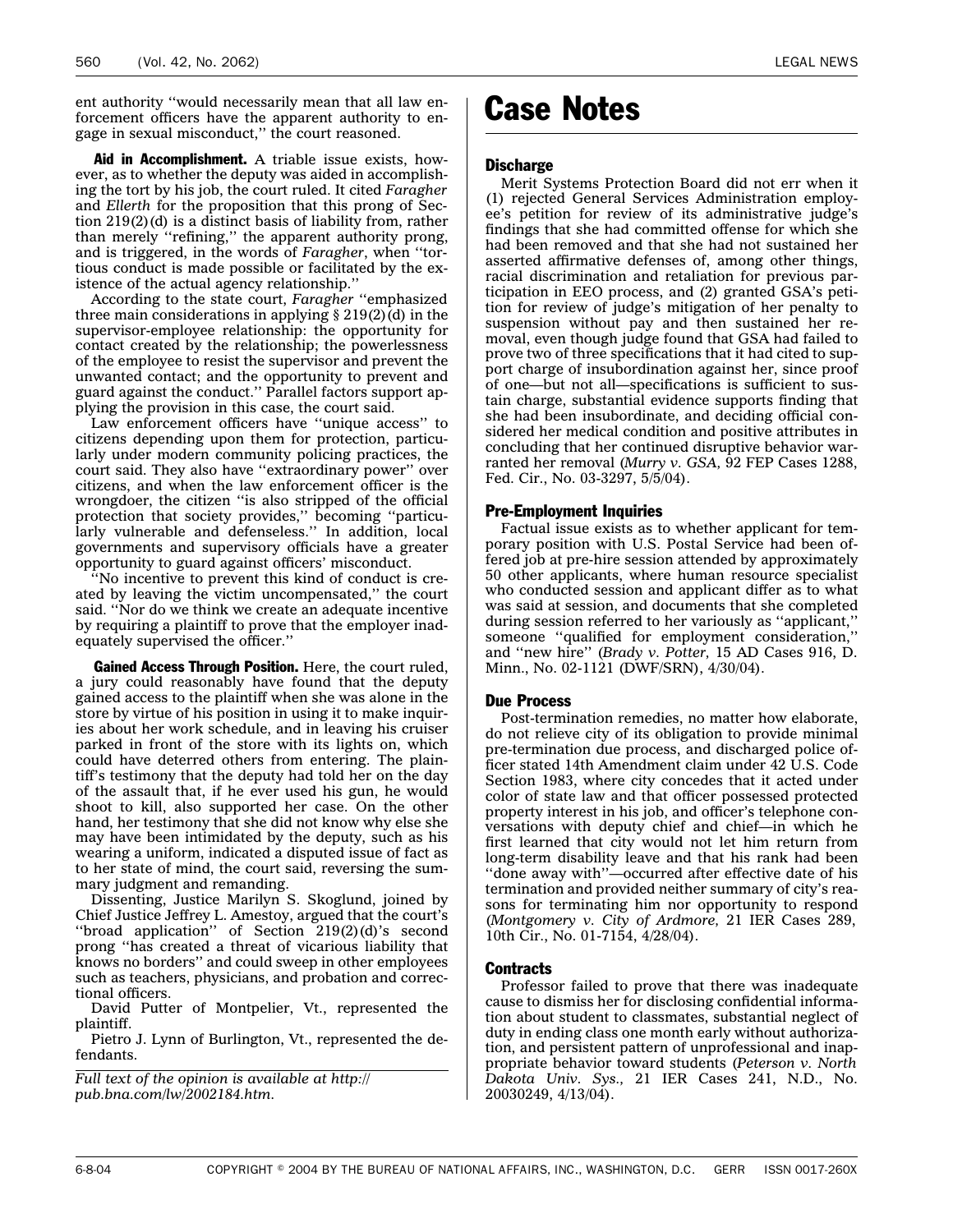<span id="page-24-0"></span>

#### *Affirmative Action*

#### Justices Let Stand Application of School Admissions Rule to Chicago Police Exam

 $\blacksquare$  he U.S. Supreme Court has denied review of a federal appeals court decision that applied the justices' affirmative action standards announced in cases involving the University of Michigan's admissions policies to a Chicago Police Department promotional examination (*Petit v. Chicago,* U.S., No. 03-1458, *cert. denied* 6/1/04).

The case involved a sergeant promotion examination that was administered in 1985 and 1986 which was ''standardized'' to account for race and ethnicity.

The U.S. Court of Appeals for the Seventh Circuit applied the affirmative action standards announced by the Supreme Court in the University of Michigan admissions cases of *Grutter v. Bollinger*, 539 U.S. 306, 91 FEP Cases 1761 (2003) and *Gratz v. Bollinger*, 539 U.S. 244, 91 FEP Cases 1803 (2003) (41 GERR 697, 7/8/03), and ruled that the department's racial and ethnic standardizing measures do not violate the Equal Protection Clause of the U.S. Constitution (352 F.2d 1111 (7th Cir. 2003)) (41 GERR 1264, 12/30/03).

New Affirmative Action Standard. The appeals court examined the department's promotion examination under the *Grutter/Gratz* rulings in which the Supreme Court held that student body diversity is a compelling state interest, but rejected an inflexible admissions process that assigned each minority applicant 20 extra points in their admissions score (41 GERR 697, 7/8/03).

The Seventh Circuit noted the Supreme Court's reliance on the testimony of business and military leaders on the need for workplace diversity as a basis to find diversity a compelling higher education interest. The appeals court emphasized that experts agreed that police force diversity is critical to ensure effective policing and

cited its holding in another Chicago Police Department case that police staffing affirmative action is a compelling government interest (*Reynolds v. Chicago*, 296 F.3d 524, 90 FEP Cases 69 (7th Cir. 2002) (41 GERR 707, 7/16/02)).

The appeals court found that the process used to take into account potentially biased examination questions so that the score of minority test-takers was increased was not a prohibited across-the-board addition to the final score, but rather an acceptable equalization factor. The court also noted that the standardizing process was only applied on the 1985-1986 test, and therefore was of limited duration.

Petition for Review. In their petition for Supreme Court review, the employees argued that the appeals court erred in extending the *Grutter/Gratz* school admissions rulings to race-based career promotions. Even if those standards are applied, the petitioners continued, the appeals court erred in failing to recognize that the city had applied ''mechanical quotas'' and had not given individualized consideration to applicants as required by *Grutter/Gratz*.

The petitioners also said that the use of the standardizing process could not fairly be called temporary since it supported 20 years of prior quotas. They also noted that race preferences violated the relevant collective bargaining agreement, which barred the use of race and ethnic origin in employment decisions.

The department waived its right to respond to the petition for review.

Kimberly A. Sutherland of Chicago represented the employees.

Benna R. Solomon of the city law department in Chicago represented the city.

John H. Findley of the Pacific Legal Foundation in Sacramento, Calif., filed a friend-of-the-court brief in support of the petition for review.

#### Summary of Selected Employment Case Denied Review June 1, 2004

#### Retaliation—Due Process.

03-1409 *Burkhardt v. Oklahoma*

Ruling below (Okla. Ct. Civ. App., 7/22/03, *unpublished opinion*):

Trial court's affirmance of state Merit Protection Commission's decisions dismissing employee's appeals from state agency's rejection of her internal grievance and agency's decision to treat employee's angry telephone call as resignation, is affirmed; when trial court acts as appellate court in reviewing administrative order, absence of specific findings of fact and conclusions of law in trial court's order does not constitute reversible error; substantial evidence supports basis harassment of co-workers and supervisor—for employee's sus-

pension, conclusion that employee resigned on morning that she angrily called supervisors to say that she had ''quit playing ball" and that agency could find another "flunk[y] to pick on, and MPC's determination that negative performance evaluation, agency's proposed suspension of employee, and its refusal to accept her retraction of resignation were not, as employee contended, retaliatory; employee's claim that she suffered irreparable prejudice because of employer's refusal to allow her to review her entire personnel file, including unofficial records maintained by her supervisors, is unpersuasive, given that she failed to request access to them prior to filing her appeal to MPC and made no showing that there was evidence in such records to support her contentions.